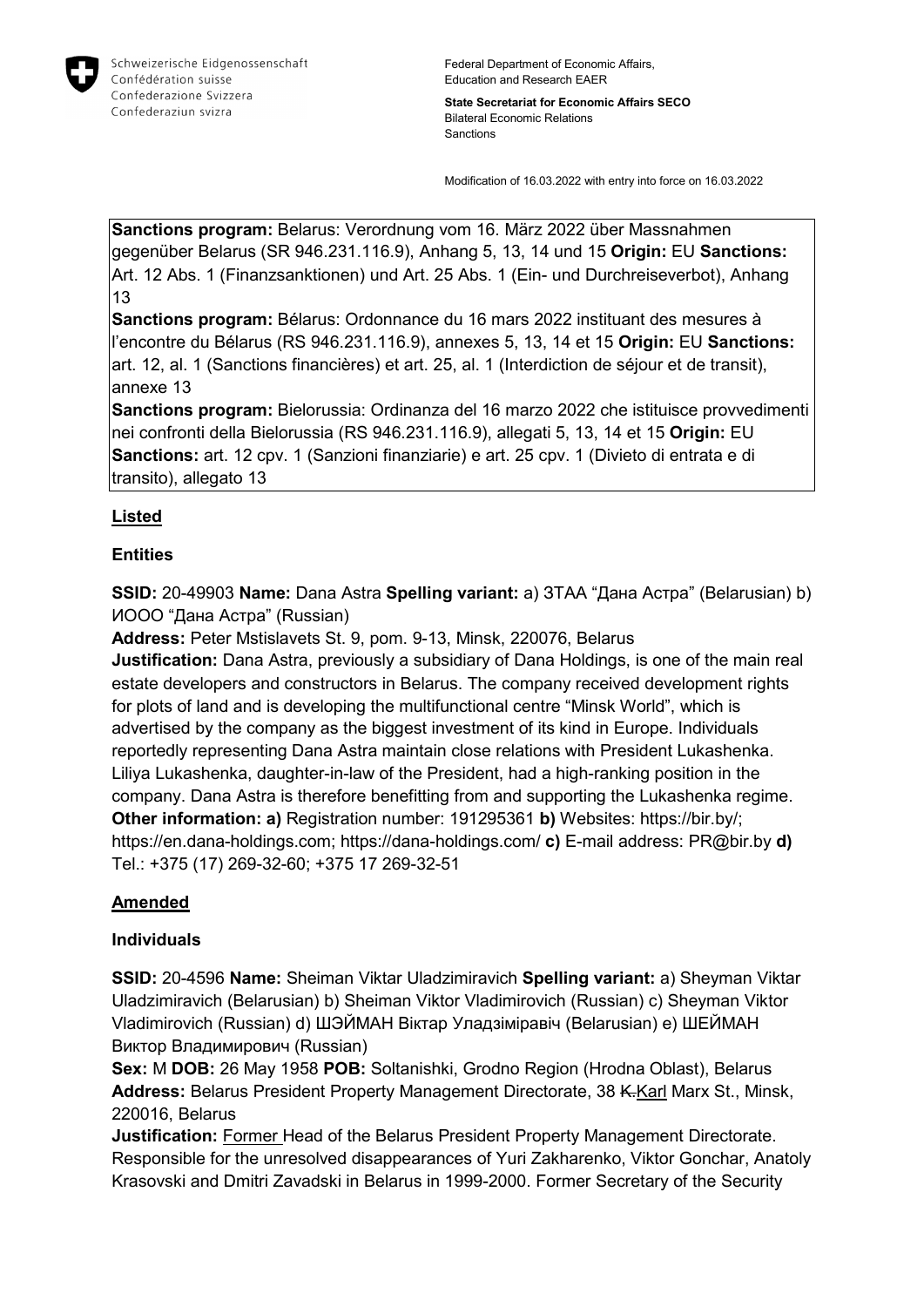Council. Sheiman remains a Special Assistant/Aid to the PresidentPresident. He remains an influential and active member of the Lukashenka regime. **Relation:** Related to GHU – Main Economic Department of the Presidential Administration (SSID 20-44315) **Other information:** Former Head of the Belarus President Property Management Directorate Former Minister of Internal Affairs **Modifications:** Amended on 14 Dec 2012, 20 Dec 2013, 18 Nov 2015, 22 Mar 2021

**SSID:** 20-4617 **Name:** Paulichenka Dzmitry Valerievich **Spelling variant:** a) Pavlichenko Dmitri Valerievich (Russian) b) Pavlichenko Dmitriy Valeriyevich (Russian) c) ПАЎЛIЧЭНКА Дзмiтрый Валер'евіч (Belarusian) d) ПАВЛИЧЕНКО Дмитрий Валериевич (Russian) **Sex:** M **DOB:** 1966 **POB:** Vitebsk (Viciebsk), Belarus **Address:** Belarusian Association of Veterans of Special Forces of the Ministry of Internal Affairs 'Honour', 111 Mayakovskogo St., Minsk, 220028, Belarus

**Justification:** Key person in the unresolved disappearances of Yuri Zakharenko, Viktor Gonchar, Anatoly Krasovski and Dmitri Zavadski in Belarus in 1999-2000. Former Commander of the Special Rapid Response Unit (SOBR) at the Ministry of Internal Affairs (MoIA). Businessman, Head of 'Honour', the MoIA's Association of veterans from the special forces of the MoIAMoIA. He was identified as commanding an OMON unit during the brutal crackdown on protesters that took place in Belarus in the wake of the 2020 presidential election. **Other information:** Former Commander of the Special Rapid Response Unit (SOBR)SOBR); Commander of an OMON unit **Modifications:** Amended on 14 Dec 2012, 20 Dec 2013, 28 Nov 2014, 22 Mar 2021

**SSID:** 20-43466 **Name:** Khamenka Siarhei Mikalaevich **Spelling variant:** a) Khomenko Sergei Nikolaevich (Russian) b) ХАМЕНКА Сяргей Мiкалаевiч (Belarusian) c) ХОМЕНКО Сергей Николаевич (Russian)

**Sex:** M **DOB:** 21 Sep 1966 **POB:** Yasinovataya, Ukraine

**Justification:** In his former leadership position as Deputy Minister of the Ministry of Internal Affairs (MoIA), he iswas responsible for the repression and intimidation campaign led by MoIA forces in the wake of the 2020 presidential election, in particular arbitrary arrests and ill-treatment, including torture, of peaceful demonstrators as well as intimidation and violence against journalists journalists. He remains active in the Lukashenka regime as Minister of Justice. **Other information:** Former Deputy Minister of Internal Affairs, Major-General of Militia (police force)force); Minister of Justice **Modifications:** Listed on 13 Oct 2020, amended on 22 Mar 2021

**SSID:** 20-43522 **Name:** Aliashkevich Aliaksandr Mikhailavich **Spelling variant:** a) Aleshkevich Alexander Mikhailovich (Russian) b) АЛЯШКЕВIЧ Аляксандр Мiхайлавiч (Belarusian) c) АЛЕШКЕВИЧ Александр Михайлович (Russian) **Sex:** M

**Justification:** In his former position as First Deputy Head of the District Department of Internal Affairs in MoskovskiMoskovsky District, Minsk, and Head of Criminal Police, he iswas responsible for the repression and intimidation campaign in that district against peaceful protesters in the wake of the 2020 presidential election, in particular arbitrary arrests, excessive use of force and ill-treatment, including torturetorture. He remains active in the Lukashenka regime as Head of the District Department of Internal Affairs in Leninsky District, Minsk. **Other information:** Former First Deputy Head of the District Department of Internal Affairs in MoskovskiMoskovsky District, Minsk, Head of Criminal PolicePolice; Head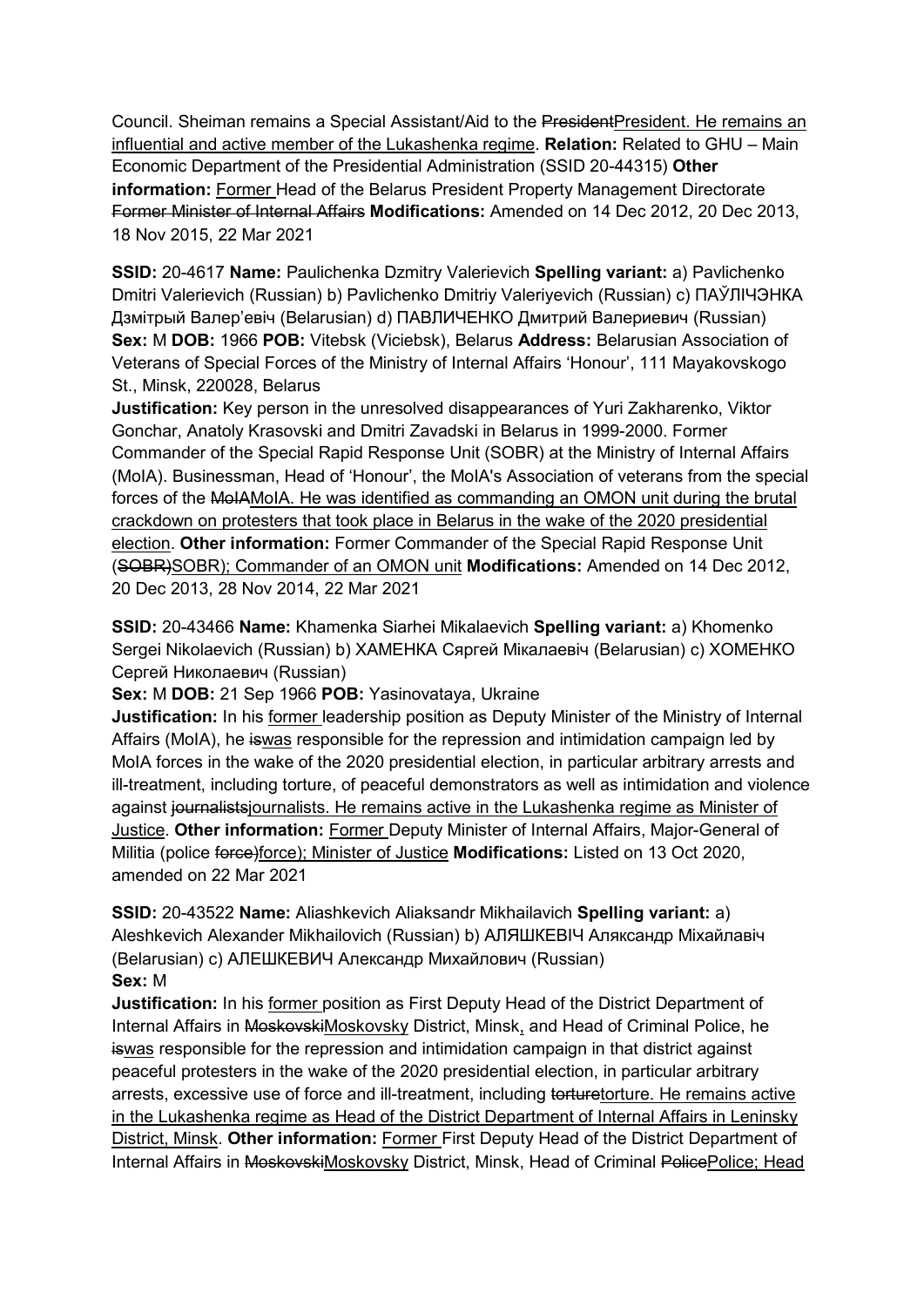of the District Department of Internal Affairs in Leninsky District, Minsk **Modifications:** Listed on 13 Oct 2020, amended on 22 Mar 2021

**SSID:** 20-43532 **Name:** Vasilieu Aliaksandr Paulavich **Spelling variant:** a) Vasiliev Alexander Pavlovich (Russian) b) ВАСIЛЬЕЎ Аляксандр Паўлавiч (Belarusian) c) ВАСИЛЬЕВ Александр Павлович (Russian)

**Sex:** M **DOB:** 24 Mar 1975 **POB:** Mogilev, Belarus

**Justification:** In his former position as Head of the Department of Internal Affairs of Gomel/Homyel Region/Oblast Executive Committee, he iswas responsible for the repression and intimidation campaign in that region/oblast against peaceful protesters in the wake of the 2020 presidential election, in particular arbitrary arrests, excessive use of force and illtreatment, including torturetorture. He remains active in the Lukashenka regime as Head of the Academy of the Ministry of Internal Affairs. **Other information:** Former Head of the Department of Internal Affairs of Gomel/Homyel Region/Oblast Executive CommitteeCommittee; Head of the Academy of the Ministry of Internal Affairs **Modifications:** Listed on 13 Oct 2020, amended on 22 Mar 2021

**SSID:** 20-43540 **Name:** Shuliakouski Aleh Mikalaevich **Spelling variant:** a) Shuliakovski Oleg Nikolaevich (Russian) b) ШУЛЯКОЎСКI Алег Мiкалаевiч (Belarusian) c) ШУЛЯКОВСКИЙ Олег Николаевич (Russian)

**Sex:** M **DOB:** 26 Jul 1977

**Justification:** In his former position as First Deputy Head of the Department of Internal Affairs of Gomel/Homyel Region/Oblast Executive Committee and Head of Criminal Police, he iswas responsible for the repression and intimidation campaign in that region/oblast against peaceful protesters in the wake of the 2020 presidential election, in particular arbitrary arrests, excessive use of force and ill-treatment, including torturetorture. He remains active in the Lukashenka regime as Head of the Department of Internal Affairs of the Brest Region/Oblast Executive Committee. **Other information:** Former First Deputy Head of the Department of Internal Affairs of Gomel/Homyel Region/Oblast Executive Committee, Head of Criminal PolicePolice: Head of the Department of Internal Affairs of the Brest Region/Oblast Executive Committee **Modifications:** Listed on 13 Oct 2020, amended on 22 Mar 2021

**SSID:** 20-43546 **Name:** Vasilieu Anatol Anatolievich **Spelling variant:** a) Vasiliev Anatoli Anatolievich (Russian) b) ВАСIЛЬЕЎ Анатоль Анатольевiч (Belarusian) c) ВАСИЛЬЕВ Анатолий Анатольевич (Russian)

**Sex:** M **DOB:** 26 Jan 1972 **POB:** Gomel (Homyel), Gomel Region (Homyel Oblast), Belarus **Justification:** In his former position as Deputy Head of the Department of Internal Affairs of Gomel/Homyel Region/Oblast Executive Committee and Head of Public Safety Police, he iswas responsible for the repression and intimidation campaign in that region/oblast against peaceful protesters in the wake of the 2020 presidential election, in particular arbitrary arrests, excessive use of force and ill-treatment, including torturetorture. He remains active in the Lukashenka regime as Deputy Chairman of the Investigative Committee. **Other information:** Former Deputy Head of the Department of Internal Affairs of Gomel/Homyel Region/Oblast Executive Committee, Head of Public Safety PolicePolice; Deputy Chairman of the Investigative Committee **Modifications:** Listed on 13 Oct 2020, amended on 11 Dec 2020, 22 Mar 2021, 7 Jul 2021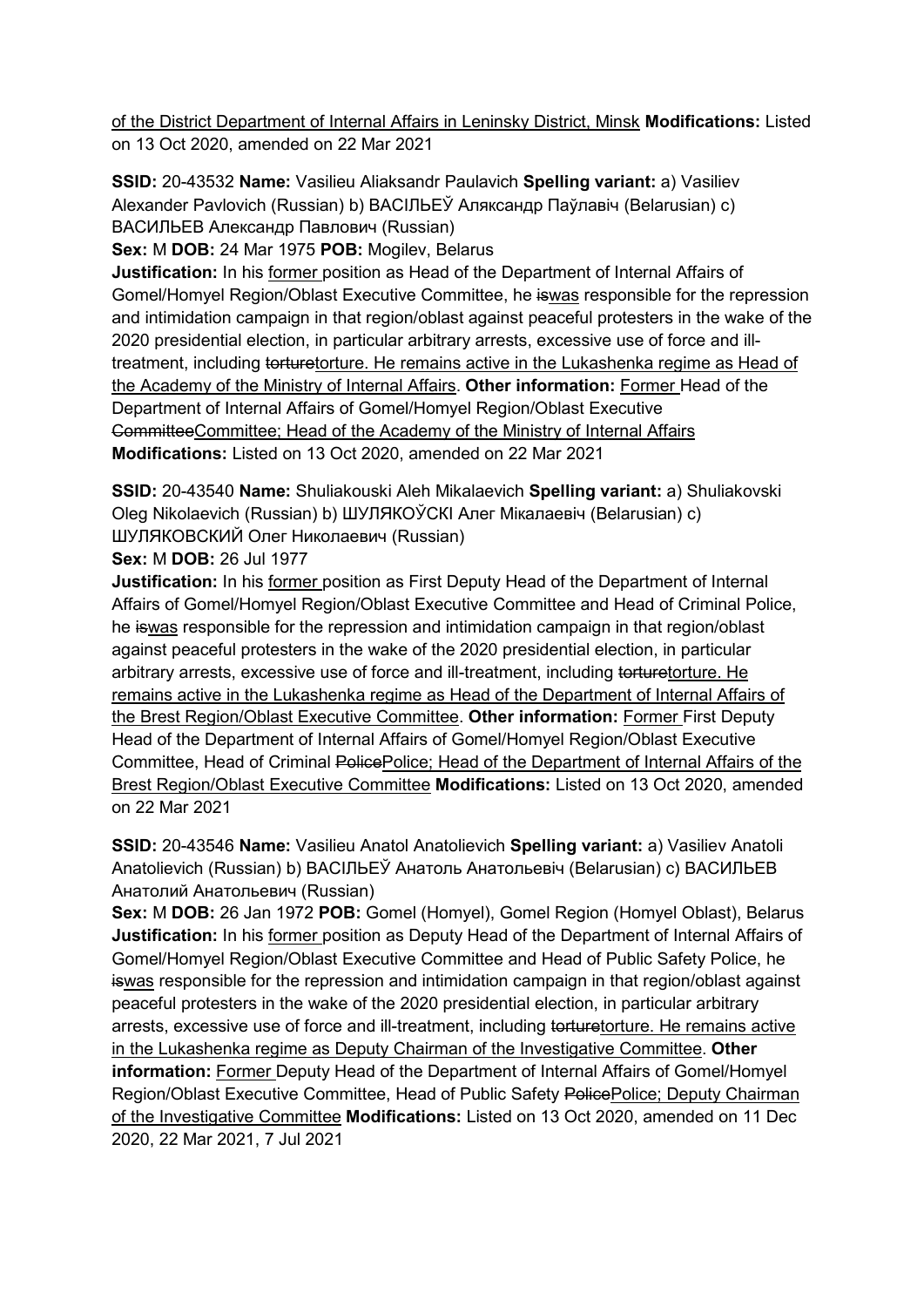**SSID:** 20-43554 **Name:** Astreika Aliaksandr Viachaslavavich **Spelling variant:** a) Astreiko Alexander Viacheslavovich (Russian) b) АСТРЭЙКА Аляксандр Вячаслававiч (Belarusian) c) АСТРЕЙКО Александр Вячеславович (Russian)

# **Sex:** M **DOB:** 22 Dec 1971 **POB:** Kapyl, Belarus

**Justification:** In his former position as Head of the Department of Internal Affairs of Brest Region/Oblast Executive Committee and Major-General of Militia, he iswas responsible for the repression and intimidation campaign in that region/oblast against peaceful protesters in the wake of the 2020 presidential election, in particular arbitrary arrests, excessive use of force and ill-treatment, including torturetorture. He remains active in the Lukashenka regime as Head of the Department of Internal Affairs of the Minsk Region/Oblast Executive Committee. **Other information:** Former Head of the Department of Internal Affairs of Brest Region/Oblast Executive Committee, Major GeneralMajor-General of Militia (police force)force); Head of the Department of Internal Affairs of the Minsk Region/Oblast Executive Committee **Modifications:** Listed on 13 Oct 2020, amended on 22 Mar 2021

**SSID:** 20-43609 **Name:** Kalach Uladzimir Viktaravich **Spelling variant:** a) Kalach Vladimir Viktorovich (Russian) b) КАЛАЧ Уладзiмiр Вiктаравiч (Belarusian) c) КАЛАЧ Владимир Викторович (Russian)

## **Sex:** M

**Justification:** In his former leadership position as Deputy Chairman of the State Security Committee (KGB), he iswas responsible for the participation of the KGB in the repression and intimidation campaign in the wake of the 2020 presidential election, in particular arbitrary arrests and ill-treatment, including torture, of peaceful demonstrators and opposition membersmembers. He remains active in the Lukashenka regime as Aide to the President of the Republic of Belarus - Inspector for Minsk Region/Oblast. **Other information: a)** Former Deputy Chairman of the State Security Committee (KGB)KGB); Aide to the President of the Republic of Belarus - Inspector for Minsk Region/Oblast **b)** Rank: Major-General **Modifications:** Listed on 13 Oct 2020, amended on 22 Mar 2021

**SSID:** 20-43614 **Name:** Charnyshou Alieg Anatolevich **Spelling variant:** a) Chernyshev Oleg Anatolievich (Russian) b) ЧАРНЫШОЎ Алег Анатольевiч (Belarusian) c) ЧЕРНЫШЁВ Олег Анатольевич (Russian)

# **Sex:** M

**Justification:** In his former leadership position as Deputy Chairman of the State Security Committee (KGB), he iswas responsible for the participation of the KGB in the repression and intimidation campaign in the wake of the 2020 presidential election, in particular arbitrary arrests and ill-treatment, including torture, of peaceful demonstrators and opposition membersmembers. He remains active in the Lukashenka regime as Deputy Chairman of the Presidium of the National Academy of Sciences. **Other information: a)** Former Deputy Chairman of the State Security Committee (KGB)KGB); Deputy Chairman of the Presidium of the National Academy of Sciences **b)** Rank: Major-General **Modifications:** Listed on 13 Oct 2020, amended on 22 Mar 2021

**SSID:** 20-43627 **Name:** Yarmoshina Lidzia Mihailauna **Spelling variant:** a) Yermoshina Lidia Mikhailovna (Russian) b) ЯРМОШЫНА Лiдзiя Мiхайлаўна (Belarusian) c) ЕРМОШИНА Лидия Михайловна (Russian)

**Sex:** W **DOB:** 29 Jan 1953 **POB:** Slutsk, Belarus

**Justification:** AsIn her former position as Chairwoman of the CEC, Central Electoral Commission (CEC), she iswas responsible for its misconduct of the 2020 presidential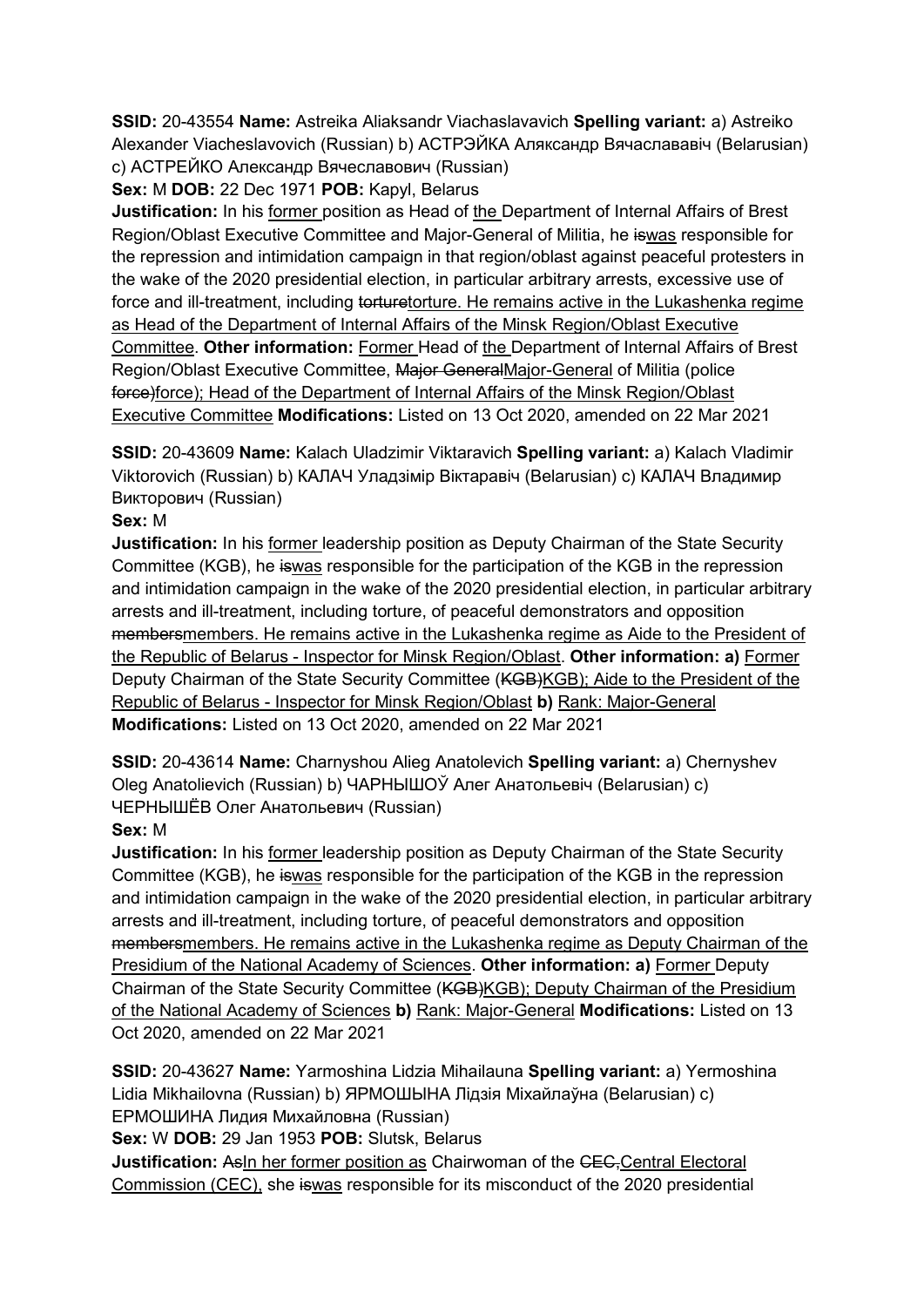electoral process, its non-compliance with basic international standards of fairness and transparency, and its falsification of election results. The CEC and its leadership have, in particular, organised the dismissal of certain opposition candidates on spurious grounds and placed disproportionate restrictions on observers in polling stations. The CEC has also ensured that the election commissions under its supervision are composed in a biased manner. **Other information:** Former Chairwoman of the Central Electoral Commission (CEC) **Modifications:** Listed on 13 Oct 2020, amended on 22 Mar 2021

**SSID:** 20-43934 **Name:** Lukashenka Viktar Aliaksandravich **Spelling variant:** a) Lukashenko Viktor Aleksandrovich (Russian) b) ЛУКАШЭНКА Вiктар Аляксандравiч (Belarusian) c) ЛУКАШЕНКО Виктор Александрович (Russian)

**Sex:** M **DOB:** 28 Nov 1975 **POB:** Mogilev, Belarus

**Justification:** In his former position as National Security Advisor to the President and a Member of the Security Council, as well as his informal supervisory position over Belarus security forces, he ishas been responsible for the repression and intimidation campaign led by the State apparatus in the wake of the 2020 presidential election, in particular arbitrary arrests and ill-treatment, including torture, of peaceful demonstrators as well as intimidation and violence against journalists journalists. He remains active in the Lukashenka regime as the President of the National Olympic Committee. In this position, to which he was appointed on 26 February 2021, he bears responsibility for the mistreatment by the NOC officials of athlete Krystsina Tsimanouskaya during the 2020 Summer Olympics in Tokyo. **Other information: a)** Former National Security Advisor to the President, Member of the Security Council; President of the National Olympic Committee of Belarus **b**) Personal ID: 3281175A014PB8 **Modifications:** Listed on 11 Dec 2020, amended on 22 Mar 2021

**SSID:** 20-43959 **Name:** Melnik Raman Ivanavich **Spelling variant:** a) Melnik Roman Ivanovich (Russian) b) МЕЛЬНIК Раман Iванавiч (Belarusian) c) МЕЛЬНИК Роман Иванович (Russian)

**Sex:** M **DOB:** 29 May 1964

**Justification:** In his former leadership position as the Head of the Main Directorate of Law and Order Protection and Prevention at the Ministry of Internal Affairs, he iswas responsible for the repression and intimidation campaign led by the State apparatus in the wake of the 2020 presidential election, in particular arbitrary arrests and ill-treatment, including torture, of peaceful demonstrators as well as intimidation and violence against journalistsjournalists. He remains active in the Lukashenka regime as Head of the Administration of the Leninsky District of Minsk. **Other information:** Former Head of the Main Directorate of Law and Order Protection and Prevention at the Ministry of Internal AffairsAffairs; Head of the Administration of the Leninsky District of Minsk **Modifications:** Listed on 11 Dec 2020, amended on 22 Mar 2021

**SSID:** 20-43965 **Name:** Naskevich Ivan Danilavich **Spelling variant:** a) Noskevich Ivan Danilovich (Russian) b) НАСКЕВIЧ Iван Данiлавiч (Belarusian) c) НОСКЕВИЧ Иван Данилович (Russian)

**Sex:** M **DOB:** 25 Mar 1970 **POB:** village of Cierabličy, Brest Region (Brest Oblast), Belarus **Justification:** In his former leadership position as the Chairman of the Investigative Committee, he iswas responsible for the repression and intimidation campaign led by thethat Committee in the wake of the 2020 presidential election, in particular investigations launched against the Coordination Council and peaceful demonstratorsdemonstrators. He remains active in the Lukashenka regime as a member of the reserve of the Investigative Committee.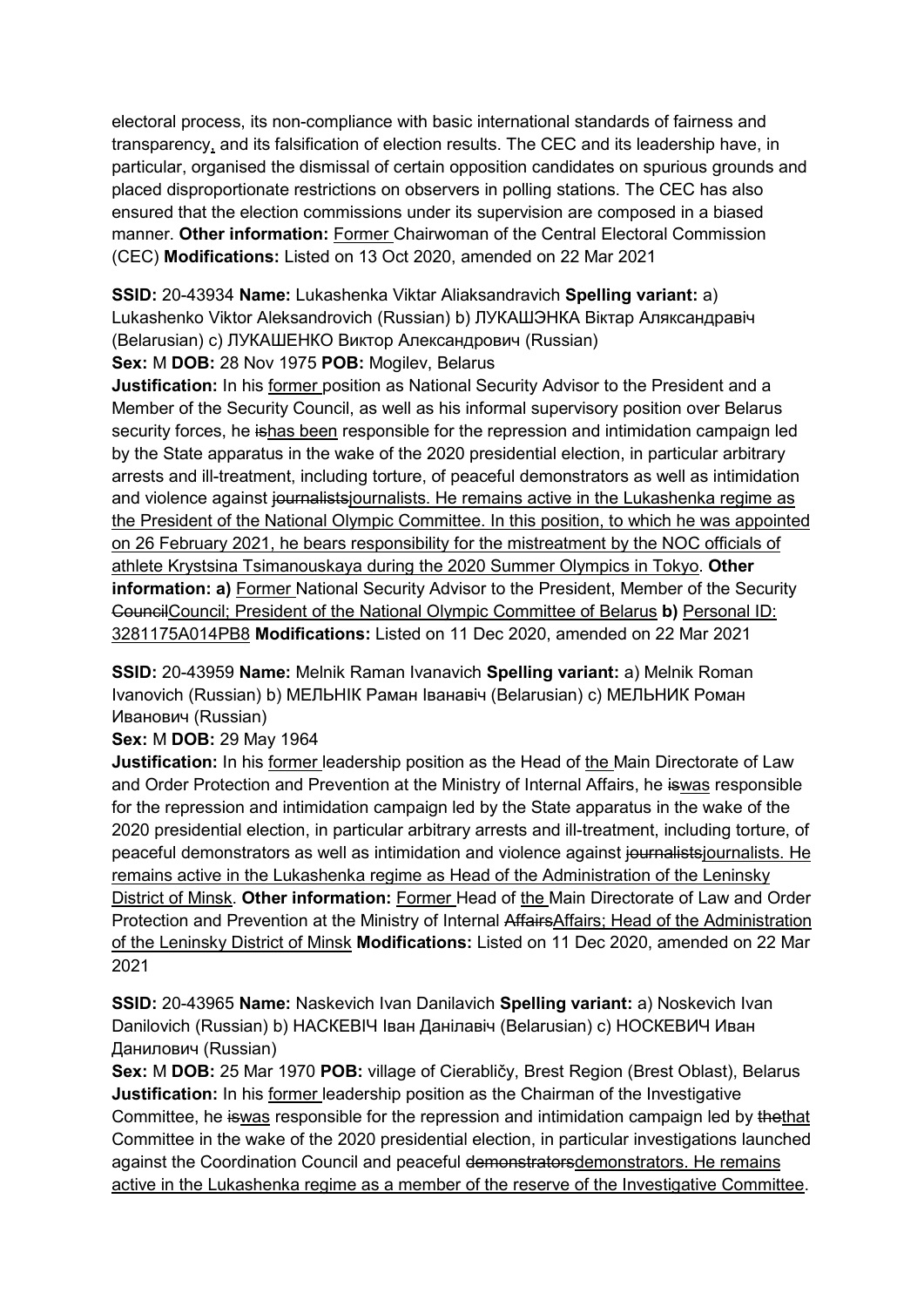**Other information:** Former Chairman of the Investigative Committee; Member of the reserve of the Investigative Committee **Modifications:** Listed on 11 Dec 2020, amended on 22 Mar 2021

**SSID:** 20-43988 **Name:** Smal Andrei Fiodaravich **Spelling variant:** a) Smal Andrei Fyodorovich (Russian) b) СМАЛЬ Андрэй Фёдаравiч (Belarusian) c) СМАЛЬ Андрей Федорович (Russian)

**Sex:** M **DOB:** 1 Aug 1973 **POB:** Brest, Belarus

**Justification:** In his former leadership position as the Deputy Chairman of the Investigative Committee, he iswas responsible for the repression and intimidation campaign led by the Committee in the wake of the 2020 presidential election, in particular investigations launched against the Coordination Council and peaceful demonstrators. **Other information:** Former Deputy Chairman of the Investigative Committee **Modifications:** Listed on 11 Dec 2020, amended on 22 Mar 2021

**SSID:** 20-44178 **Name:** Karaziei Aleh Heorhievich **Spelling variant:** a) Karazei Oleg Georgevich (Russian) b) КАРАЗЕЙ Алег Георгiевiч (Belarusian) c) КАРАЗЕЙ Олег Георгиевич (Russian)

**Sex:** M **DOB:** 1 Jan 1979 **POB:** Minsk Region (Minsk Oblast), Belarus

**Justification:** In his former leadership position as Head of the Prevention Department of the Main Department of Law Enforcement and Prevention of the Public Security Police of the Ministry of Internal Affairs, he iswas responsible for the repression and intimidation campaign led by the police forces in the wake of the 2020 presidential election, in particular with arbitrary arrests and ill-treatment, including torture, of peaceful demonstrators as well as intimidation and violence against journalistsiournalists. He remains active in the Lukashenka regime as associate professor at the Academy of the Ministry of Internal Affairs. **Other information:** Former Head of the Prevention Department of the Main Department of Law Enforcement and Prevention of the Public Security Police of the Ministry of Internal Affairs; Associate professor at the Academy of the Ministry of Internal Affairs **Modifications:** Listed on 22 Mar 2021

**SSID:** 20-44225 **Name:** Stanislauchyk Viktar Ivanavich **Spelling variant:** a) Stanislavchik Viktor Ivanovich (Russian) b) СТАНIСЛАЎЧЫК Вiктар Iванавiч (Belarusian) c) СТАНИСЛАВЧИК Виктор Иванович (Russian)

**Sex:** M **DOB:** 27 Jan 1971

**Justification:** In his former position as Deputy Head of the Police Department of the Sovetsky District of Minsk and Head of the Public Security Police, he iswas responsible for the repression and intimidation campaign led by the local police force under his command in the wake of the 2020 presidential election, in particular with arbitrary arrests and illtreatment, including torture, of peaceful demonstrators as well as intimidation and violence against journalists. According to witnesses, he personally supervised the detention of peaceful protesters and beatings of those unlawfully detaineddetained. He remains active in the Lukashenka regime as the First Deputy Head of the Centre of Advanced Studies and Specialists of the Ministry of Internal Affairs. **Other information:** Former Deputy Head of the Police Department of the Sovetsky District of Minsk, Head of the Public Security PolicePolice; First Deputy Head of the Centre of Advanced Studies and Specialists of the Ministry of Internal Affairs **Modifications:** Listed on 22 Mar 2021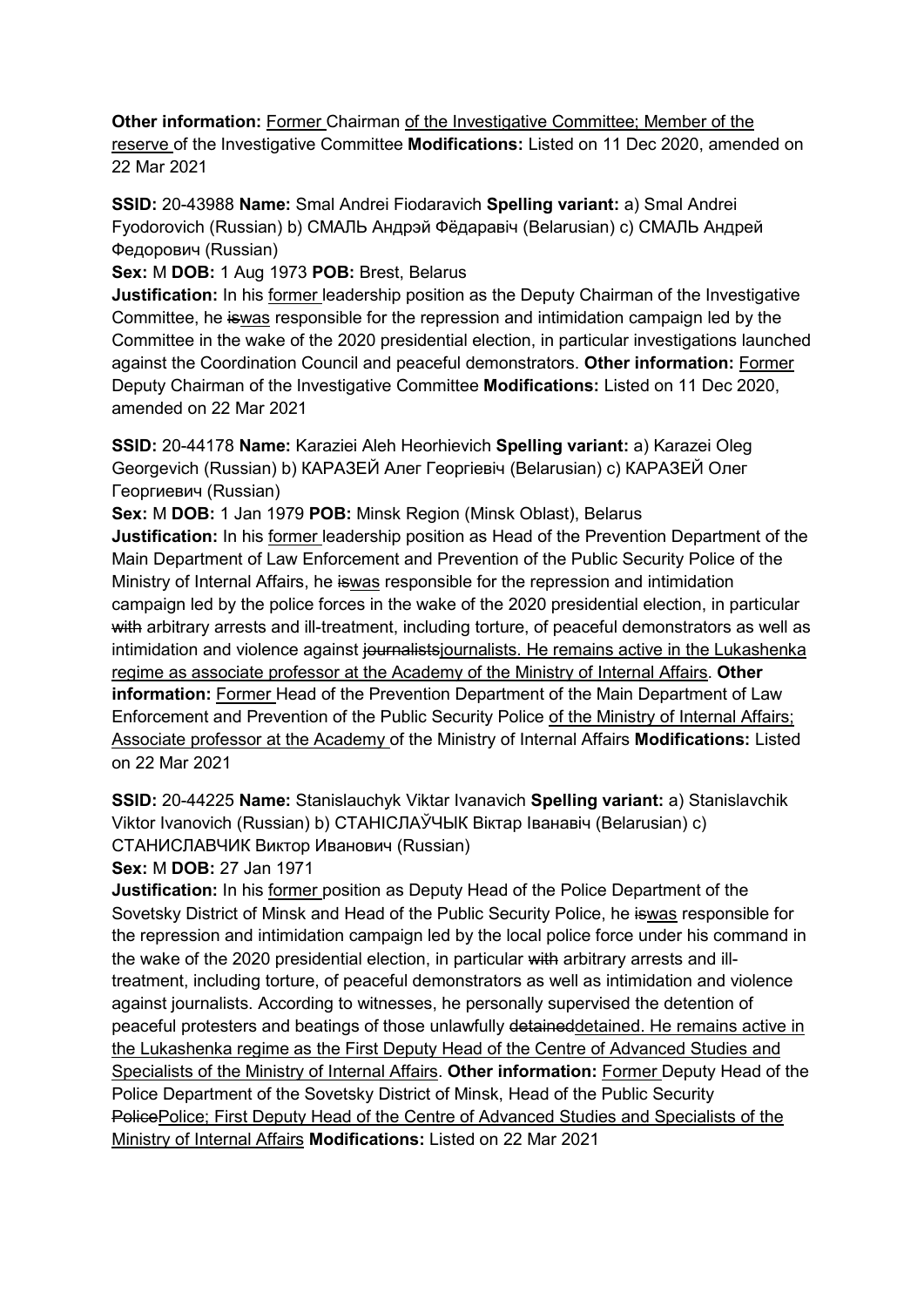**SSID:** 20-44283 **Name:** Shakutsin Aliaksandr Vasilevich **Spelling variant:** a) Shakutin Aleksandr Vasilevich (Russian) b) ШАКУЦIН Аляксандр Васiльевiч (Belarusian) c) ШАКУТИН Александр Васильевич (Russian)

**Sex:** M **DOB:** 12 Jan 1959 **POB:** Bolshoe Babino, Orsha Rayon, Vitebsk Region (Viciebsk Oblast), Belarus

**Justification:** He is one of the leading businessmen operating in Belarus, with business interests in construction, machine building, agriculture and other sectors. He is reported to be one of the persons who benefitedbenefitted most from the privatisation during Lukashenka'sLukashenka's tenure as President. He is also a former member of the presidium of the pro-Lukashenka public association "Belaya Rus" and a former member of the Council for the Development of Entrepreneurship in the Republic of Belarus. He is therefore benefitting from and supporting the Lukashenka regime. In JulJuly 2020 he made public comments condemning the opposition protests in Belarus, thereby contributing tothus supporting the Lukashenka regime's policy of repression of civil society andtowards peaceful protesters, democratic oppositionopposition and civil society. He maintains business interests in Belarus. Other information: Businessman, ownerchairman of the board of directors of Amkodor Holdingholding **Modifications:** Listed on 22 Mar 2021

**SSID:** 20-44291 **Name:** Varabei Mikalai Mikalaevich **Spelling variant:** a) Verabei Mikalai Mikalaevich (Belarusian) b) Vorobey Nikolay Nikolaevich (Russian) c) ВАРАБЕЙ Мiкалай Мiкалаевiч (Belarusian) d) ВЕРАБЕЙ Мiкалай Мiкалаевiч (Belarusian) e) ВОРОБЕЙ Николай Николаевич (Russian)

**Sex:** M **DOB:** 4 May 1963 **POB:** Ukraine

**Justification:** He is one of the leading businessmen operating in Belarus, withand has had business interests in petroleum, coal transit, banking and other sectors. He is the co-owner of Bremino Group  $-$  a company that has enjoyed tax breaks and other forms of support from the Belarusian administration. His company BelKazTrans was granted an exclusive right to transfer coal through Belarus. In December 2020 he transferred some of his assets to his close business associates. According to media reports he still controls companies Interservice and Oil Bitumen Plant. He maintains business activities and close relations with authorities in Belarus and gave two luxury cars to Lukashenka. He also has business interests in Ukraine and Russia. He is therefore benefitting from and supporting the Lukashenka regime. **Other information:** Businessman, co-owner of Bremino Group **Modifications:** Listed on 22 Mar 2021

**SSID:** 20-45600 **Name:** Gusachenka Siarhei Aliaksandravich **Spelling variant:** a) ГУСАЧЭНКА Сяргей Аляксандравiч (Belarusian) b) Gusachenko Sergey Alexandrovich (Russian) c) ГУСАЧЕНКО Сергей Александрович (Russian)

**Sex:** M **DOB:** 5 Nov 1983 **POB:** Minsk, Belarus **Nationality:** Belarus **Justification:** In his position as the Deputy ChairmanChair of Belteleradiocompany, theBelteleradio Company (the National State Television, Television and Radio Company), author and host of weekly propaganda TV-show "Glavnyy efir"television show "Glavnyy efir", Siarhei Gusachenka has been willingly providing the Belarusian public with false information about the outcome of elections, protests and theprotests, repressions perpetrated by the state authorities authorities and activities of the Lukashenka regime that facilitate illegal crossing of the external borders of the Union. He is directly responsible for the way in which the State Televisionstate television presents information about the situation in the country, thus lending support to the authorities, including Lukashenka. He is therefore supporting the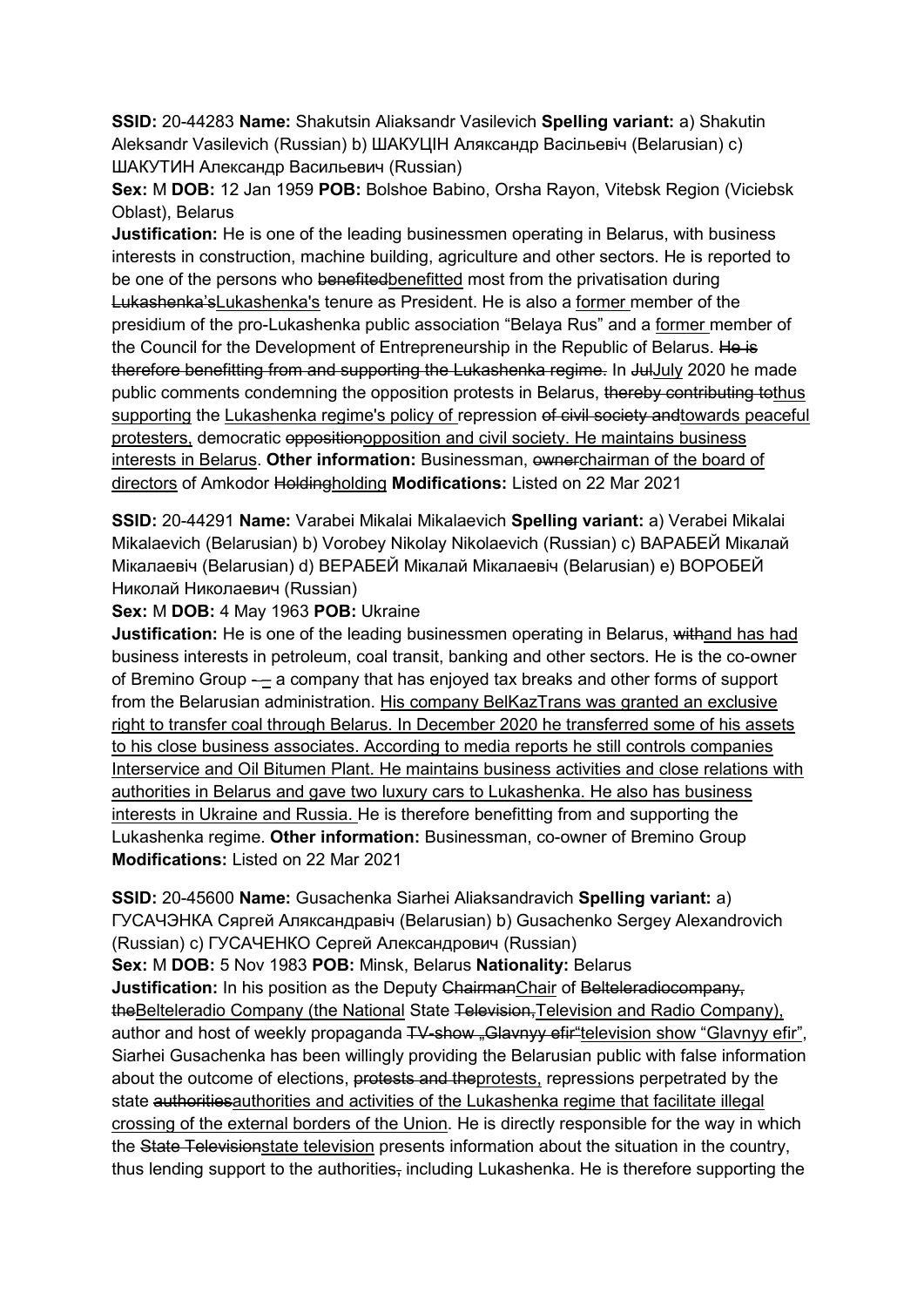Lukashenka regime. **Other information: a)** Deputy Chair of the National State Television and Radio Company (Belteleradio Company) **b)** Office phone: (+375-17) 369 90 15Tel. (office): +375 (17) 369-90-15 **Modifications:** Listed on 7 Jul 2021

**SSID:** 20-45621 **Name:** Chamadanava Volha Mikalaeuna **Spelling variant:** a) ЧАМАДАНАВА Вольга Мiĸалаеўна (Belarusian) b) Chemodanova Olga Nikolaevna (Russian) c) ЧЕМОДАНОВА Ольга Ниĸолаевна (Russian)

**Sex:** W **DOB:** 13 Oct 1977 **POB:** Minsk Region (Minsk Oblast), Belarus **Nationality: Belarus** 

**Justification: Beingln her former position as the main media person of the Ministry of** Internal Affairs of Belarus, Volha Chamadanava playsplayed a key role in distorting and deflecting the facts of regarding violence against the protesters, as well as in spreading false information about them. She has threatened peaceful protesters and continues to justify continuously justified violence against them. Since she ishas been a part of the security apparatus and speakshas spoken on its behalf, she is therefore supporting the Lukashenka regimeregime. She remains active in the Lukashenka regime as the Head of the Main Directorate for Ideology and Youth of the Minsk City Executive Committee. **Other information: a)** Former Press Secretary of the Ministry of Internal Affairs of BelarusBelarus; Head of the Main Directorate for Ideology and Youth of the Minsk City Executive Committee **b)** Rank: Colonel **c)** Passport: MC1405076 **Modifications:** Listed on 7 Jul 2021

**SSID:** 20-45682 **Name:** Lukashenka Liliya Valereuna **Spelling variant:** a) ЛУКАШЭНКА Лiлiя Валер'еўна (Belarusian) b) Lukashenko Liliya Valerevna (Russian) c) ЛУКАШЕНКО Лилия Валерьевна (Russian)

**Sex:** W **DOB: a)** 197829 Oct 1979 **b)** 1979 **Good quality a.k.a.:** Siamashka Liliya Valereuna (СЯМАШКА Лiлiя Валер'еўна, Semashko Liliya Valerevna, СЕМАШКО Лилия Валерьевна) **Nationality:** Belarus

**Justification:** Liliya Lukashenka is the wife of Viktar Lukashenka and daughter-in-law of Aliaksandr Lukashenka. She has been closely connected with a number of high-profile companies, which have benefitted from the Lukashenka regime, including Dana Holdings / Dana Astra, Belkhudozhpromysly concernAstra and Eastleigh trading LtdBelkhudozhpromysly concern. She was present, alongside her husband Viktar Lukashenka, on Aliaksandr Lukashenka'sLukashenka's secret inauguration in SepSeptember 2020. She is currently the director of the art gallery "Art Chaos". Her business activities are promoted by regime-affiliated media. She is therefore benefitingbenefitting from and supporting the Lukashenka regime. **Other information: a)**  Businesswoman, director of an art gallery **b)** Personal ID: 4291079A047PB1 **Modifications:**  Listed on 7 Jul 2021

**SSID:** 20-45700 **Name:** Shatrou Aliaksandr Yauhenavich **Spelling variant:** a) ШАТРОЎ Аляксандр Яўгенавiч (Belarusian) b) Shatrov Alexander Evgenevich (Russian) c) Shatrov Alexandr Evgenevich (Russian) d) ШАТРОВ Александр Евгеньевич (Russian) **Sex:** M **DOB:** 9 Nov 1978 **POB:** Russian Federation **Nationality: a)** Russian Federation **b)**  Belarus

**Justification:** In his position as the CEOformer head and ownerformer majority shareholder of LLC SynesisSynesis LLC, Alexander Shatrov iswas responsible for this company'sthat company's decision to provide Belarusian authorities with a surveillance platform, Kipod, which can search through and analyse video footage and employ facial recognition software. He is therefore contributing to the repression of civil society and democratic opposition by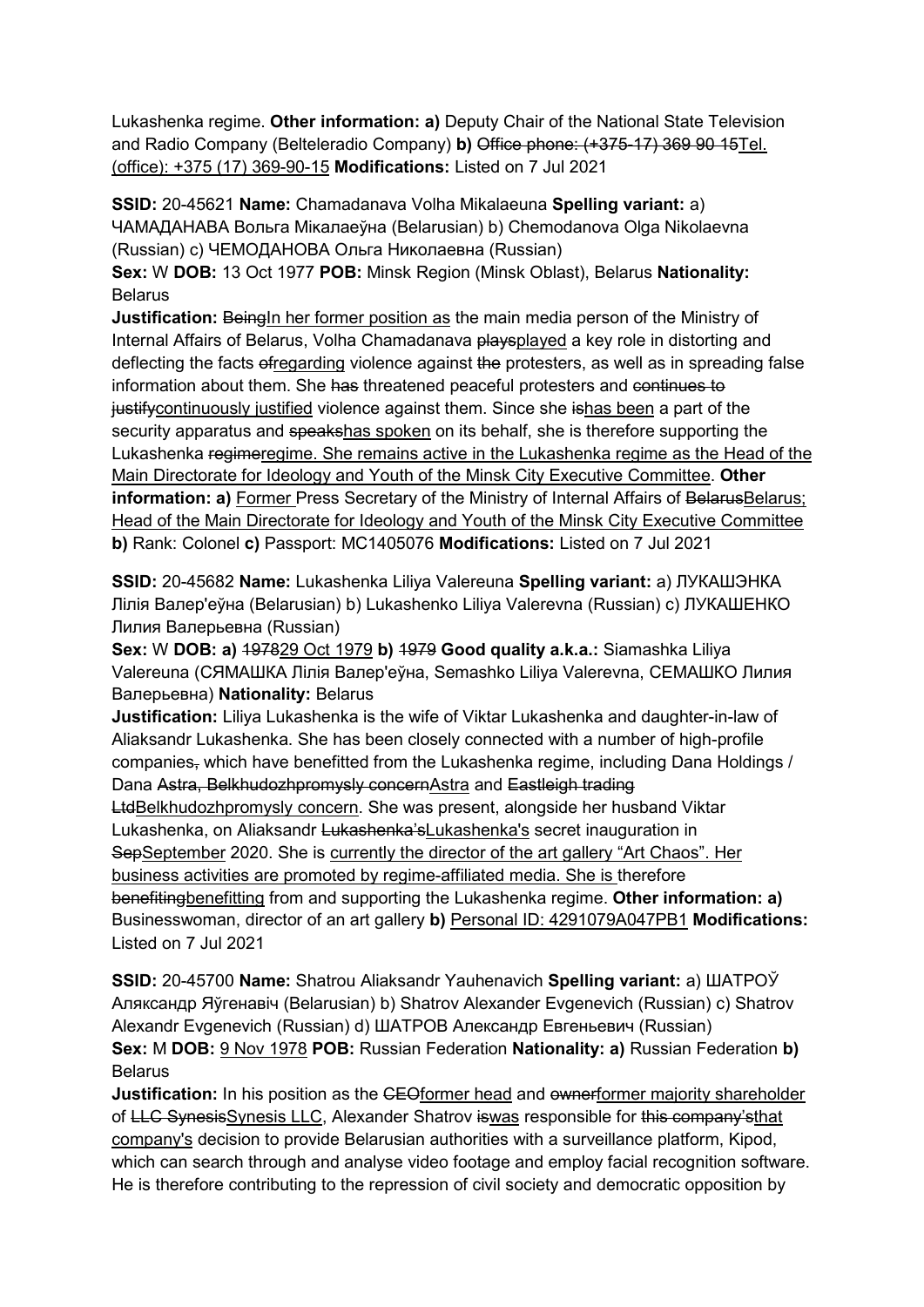the state apparatus. Synesis LLC and its subsidiary Panoptes benefit from their participation in the Republican Safety Monitoring System. Other companies which have been owned or co-owned by Shatrov, such as BelBet and Synesis Sport, also benefit from government contracts. He made public statements in which he criticised those protesting against the Lukashenka regime and put into perspective the lack of democracy in Belarus. He therefore benefits from and supports the Lukashenka regimeregime. He remains a shareholder of Synesis LLC. Other information: a) Businessman, Ownershareholder and CEOformer head of LLC SynesisSynesis LLC **b)** Personal ID: 3091178A002VF5 **Modifications:** Listed on 7 Jul 2021

**SSID:** 20-45708 **Name:** Tsiatseryn Siarhei Siamionavich **Spelling variant:** a) ЦЯЦЕРЫН Сяргей Сямёнавiч (Belarusian) b) Teterin Sergei Semionovich (Russian) c) ТЕТЕРИН Сергей Семёнович (Russian)

**Sex:** M **DOB:** 7 Jan 1961 **POB:** Minsk, Belarus **Nationality:** Belarus **Justification:** Siarhei Tsiatseryn is one of the leading businessmen operating in Belarus, with business interests in the distribution of alcohol drinks (through his company "Belglobalstart"BelGlobalStart), food products and furniture. He belongs to Lukashenko'sLukashenka's inner circle. In 2019, BelglobalstartBelGlobalStart was granted an opportunity to start the construction of a multi-functional business centre in front of the presidential palace in Minsk. He co-owns the company VIBEL thatVIBEL, which sells commercials on a number of Belarusian national TV channels. He iswas the chairman of the Belarusian Tennis Federation and Lukashenka's former Lukashenka's aide for sports matters. He made public comments condemning the sportsmen of Belarus expressing their protests against the Lukashenka regime, namely protesting against violence and persecution of peaceful protesters, journalists, human rights activists. He publicly demanded these sportsmen to return all money the state had invested in them. He therefore benefits from and supports the Lukashenka regimematters. **Other information:** Businessman, owner of BELGLOBALSTARTBelGlobalStart, co-owner of VIBEL, former Chairman of the Belarusian Tennis Federation **Modifications:** Listed on 7 Jul 2021

**SSID:** 20-45716 **Name:** Gutseriev Mikhail Safarbekovich **Spelling variant:** a) ГУЦЕРИЕВ Микаил Сафарбекович (Russian) b) ГУЦЕРИЕВ Михаил Сафарбекович (Russian) **Sex:** M **DOB:** 9 May 1958 **POB:** Akmolinsk, Kazakhstan **Nationality:** Russian Federation **Justification:** Mikhail Gutseriev is a prominent Russian businessman, with business interests in Belarus in the sectors of energy, potash, hospitality and others. He is a long-time friendacquaintance of Aliaksandr Lukashenka and thanks to thisthat association has accumulated significant wealth and influence among the political elite in Belarus. "Safmar"Safmar, a company which has been controlled by Gutseriev, was the only Russian oil firm that carried on supplying oil to BelarussianBelarusian refineries during the energy crisis between Belarus and Russia in early 2020. Gutseriev also supported Lukashenka in disputes with Russia over oil deliveries. Gutseriev ownshas been the "Slavkali" chairman of the board of directors of, and a shareholder in, the Slavkali company, which is building the Nezhinsky potassium chloride mining and processing plant based on the Starobinsky potash salt deposit near Lyuban. It is the largest investment in Belarus, worth \$2USD 2 billion. Lukashenka promised to rename the town of Lyuban to Gutserievsk" Gutserievsk" in his honorhonour. His other businesses in Belarus include "Slavneft" fuelinghave included fuelling stations and oil depots, a hotel, a business centercentre and an airport terminal in Minsk. Lukashenka came to Gutseriev's defenseGutseriev's defence after a criminal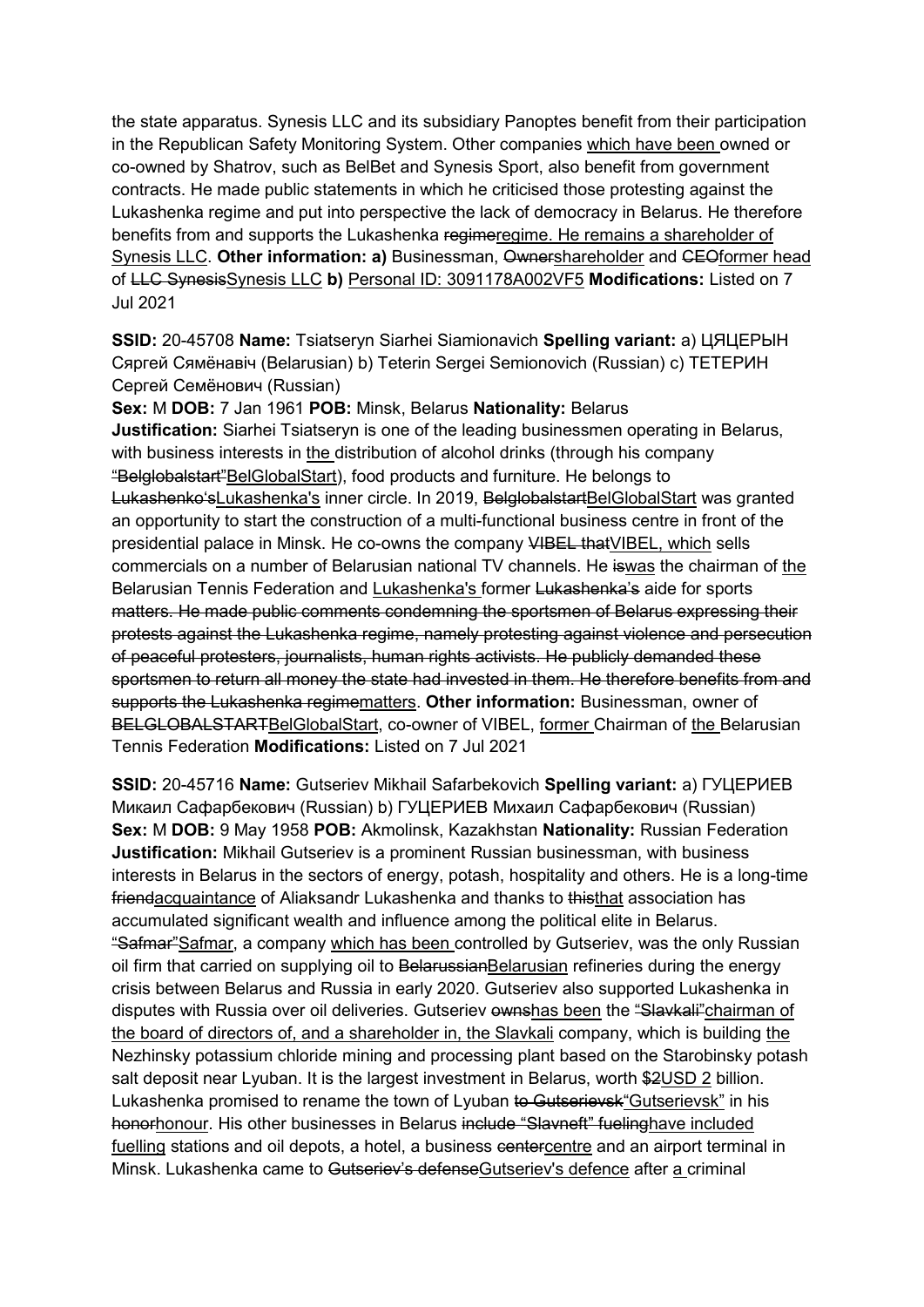investigation was initiated against him in Russia. Lukashenka also thanked Gutseriev for his financial contributions to charity and investments of worth billions of dollars in Belarus. Gutseriev is reported to have gifted Lukashenka luxurious presents. HeGutseriev also declared himself to be the owner of a residency, which de facto belongs to Lukashenka, thus covering him up when journalists started to investigate Lukashenka'sLukashenka's assets. Gutseriev is reported to have attended Lukashenka's Lukashenka's secret inauguration on 23 SepSeptember 2020. In OctOctober 2020 Lukashenka and Gutseriev both appeared at the opening onof an orthodox church, which the latter sponsored. According to media reports, when the striking employees of Belarusian state-owned media were fired in AugAugust 2020, Russian media workers were flown to Belarus on board of aircraft belonging to Gutseriev in order to replace the fired workers, and lodged in hotelthe Minsk Renaissance Hotel belonging to Gutseriev. Gutseriev assisted with the acquisition of CT scanners for Belarus during the COVID-19 crisis. Mikhail Gutseriev is therefore benefitting from and supporting the Lukashenka regime. **Other information:** Businessman, ownershareholder and chairman of Safmar, Slaykalithe board of executives of Safmar and SlavneftSlavkali companies **Modifications:** Listed on 7 Jul 2021

**SSID:** 20-45731 **Name:** Zaitsau Aliaksandr Mikalaevich **Spelling variant:** a) ЗАЙЦАЎ Аляксандр Мiкалаевiч (Belarusian) b) Zaitsev Alexander Nikolaevich (Russian) c) Zaitsev Alexandr Nikolaevich (Russian) d) ЗАЙЦЕВ Александр Николаевич (Russian) Sex: M DOB: a) 22 Nov 1976 b) 22 Nov 1975 POB: Ruzhany, Brest Oblast, Region (Brest Oblast), Belarus **Nationality:** Belarus

**Justification:** Aliaksandr Zaitsau is the former assistant of Viktar Lukashenka, son of and former Adviser on National Security to Aliaksandr Lukashenka. Through access to the Lukashenka family, Zaitsau obtains lucrative contracts for his businesses. He ishas had close ties with the owner of Sohra Group that is granted the right to export state-owned enterprises' enterprises' production (tractors, tractors and trucks) to the Gulf and African countries. He is also the co-owner and chairman of the Council of participants of Bremino Group. The company has received state support for developing the Bremino-Orsha zone, as well as a number of financial and tax advantages and other benefits. Zaitsau and other owners of Bremino Group received support from Viktar Lukashenka. He therefore benefits from and supports the Lukashenka regime. **Other information:** Businessman, co-owner of Bremino Group and Sohra Group **Modifications:** Listed on 7 Jul 2021

**SSID:** 20-45859 **Name:** Bakach Andrei Siarheevich **Spelling variant:** a) БАКАЧ Андрэй Сяргеевiч (Belarusian) b) Bakach Andrei Sergeevich (Russian) c) БАКАЧ Андрей Сергеевич (Russian)

**Sex:** M **DOB:** 19 Nov 1983 **POB:** Minsk, Belarus **Nationality:** Belarus

**Justification:** In his former position as Head of the departmentDepartment of Internal Affairs of the Pervomaysky District Administration in Minsk (since December 2019),Minsk, Andrei Bakach iswas responsible for the actions of police forces belonging to thisthat police precinct and for the actions occurring in the police station. During his time as Head, peaceful protesters in Minsk were subjected to cruel, inhumane and degrading treatment inside the police station under his control. He is therefore responsible for serious violations of human rights and the repression of civil society and democratic oppositionopposition. He remains active in the Lukashenka regime as the First Deputy Head of the Internal Affairs Directorate of the Grodno/Hrodna Regional Executive Committee. **Other information:** Former Head of the Pervomaysky District Police Department of MinskMinsk; First Deputy Head of the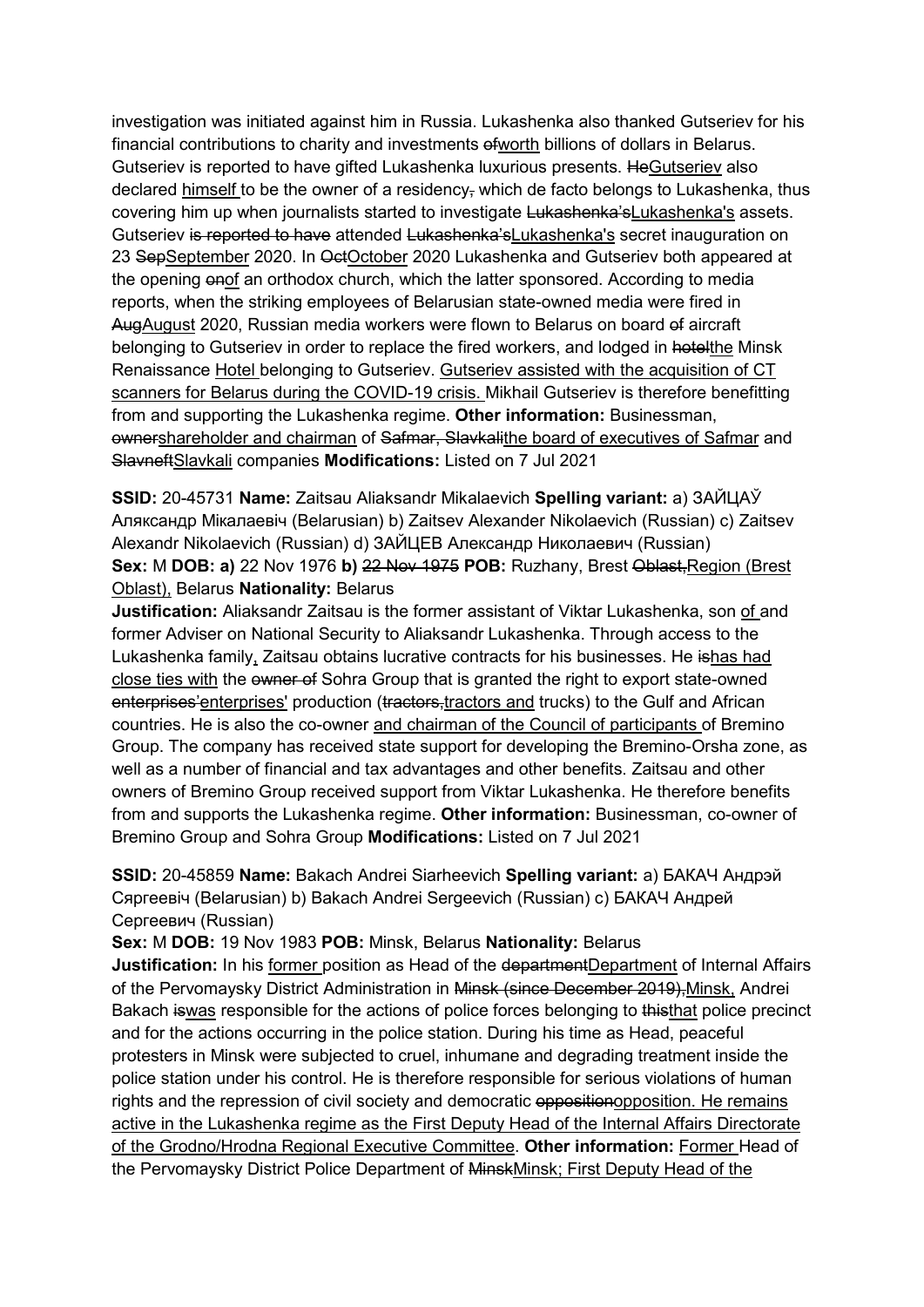Internal Affairs Directorate of the Grodno/Hrodna Regional Executive Committee **Modifications:** Listed on 7 Jul 2021

**SSID:** 20-46615 **Name:** Molastau Kanstantsin Henadzevich **Spelling variant:** a) МОЛАСТАЎ Канстанцiн Генадзьевiч (Belarusian) b) Molostov Konstantin Gennadevich (Russian) c) МОЛОСТОВ Константин Геннадьевич (Russian) **Sex:** M **DOB:** 30 May 1970 **POB:** Krasnoarmeysk, Saratov Region, Russian Federation **Nationality:** Belarus

**Justification:** In his position as Head of the Grodno Border Group, Kanstantsin Molastau is responsible for actions of border guards under his command. The deliberate failure of the Grodno Border Group to carry out its duties properly facilitates attempts by migrants to cross the border with Union Member States. He is therefore contributing to activities by the Lukashenka regime that facilitate the illegal crossing of the external borders of the Union. **Other information: a)** Colonel, Head of the Grodno Border Group (appointed on 1 Oct 2014), Military Unit 2141, State Border Delegate **b)** Passport number: KH2479999 **c)**  Personal ID: 3300570K025PB3 **Modifications:** Listed on 20 Dec 2021

## **Entities**

**SSID:** 20-44298 **Name:** Beltechexport **Spelling variant:** Белтехэкспорт (Belarusian) **Address:** Nezavisimosti ave. 86-B, Minsk, Belarus

**Justification:** Beltechexport is a private entity which exports weapons and military equipment produced by Belarusian state-owned companies to countries in Africa, South America, Asia and the Middle East. Beltechexport is closely associated with the Ministry of DefenseDefence of Belarus. Beltechexport is therefore benefitting from its association with and supporting the Lukashenka regime, by bringing benefits to the Presidential Administrationpresidential administration. **Other information: a)** Website: https://bte.by/ **b)**  E-mail address: mail@bte.by **Modifications:** Listed on 22 Mar 2021

**SSID:** 20-44306 **Name:** Dana Holdings Dana Astra **Spelling variant:** Дана Холдингз/Дана Астра (Belarusiana) ТАА "Дана Холдынгз" (Belarusian) b) ООО "Дана Холдингз" (Russian)

**Address:** P. Mstislavtsa 9 (1st floorPeter Mstislavets St. 9, pom. 3 (office 4), Minsk, 220076, **Belarus** 

**Justification:** Dana Holdings <del>/ Dana Astra</del> is one of the main real estate developers and constructors in Belarus. The company and its subsidiaries received development rights for plots of land for the development of and developed several large residential complexes and business centres. Owners of Individuals reportedly representing Dana Holdings / Dana Astra maintain close relations with President Lukashenka. Liliya Lukashenka, daughter-in-law of the President, had a high-ranking position in the companyDana Astra. Dana Holdings *I* is still active economically in Belarus. Dana AstraHoldings is therefore benefitting from its association with and supporting the Lukashenka regime. **Other information: a)** Registration number: Dana Astra - 191295361690611860 **b)** Tel.: +375 17 26-93-290; +375 17 39-39- 465Websites: https://bir.by/; https://en.dana-holdings.com; https://dana-holdings.com/ **c)**  Website: https://en.dana-holdings.com; https://dana-holdings.com/E-mail address: info@bir.by **d)** E-mail address: PR@bir.byTel.: +375 (29) 636-23-91 **Modifications:** Listed on 22 Mar 2021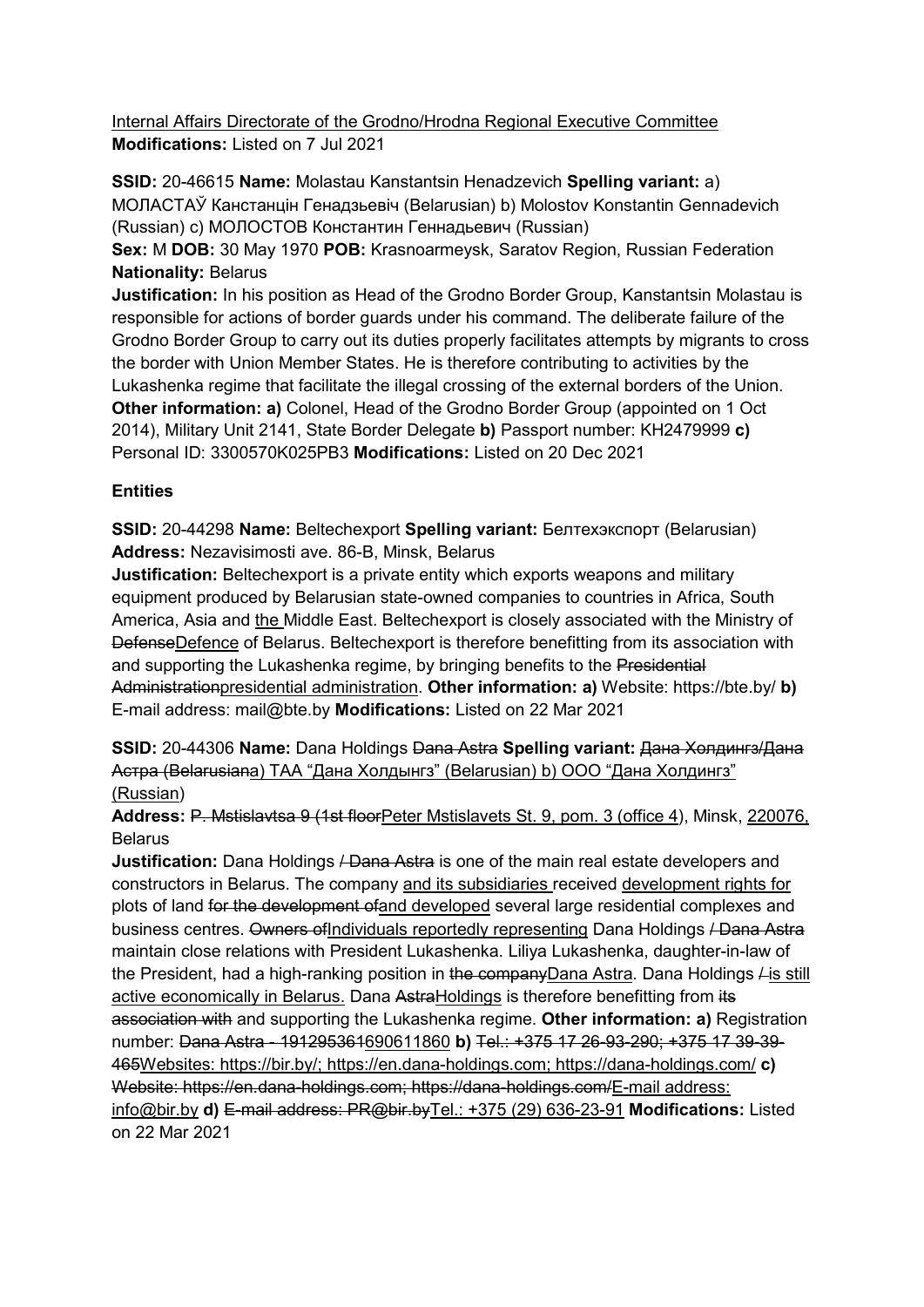**SSID:** 20-44315 Name: GHU - Main Economic Department of the Belarus President Property Management DirectoratePresidential Administration **Spelling variant:** Главное хозяйственное управление (Belarusian)

**Address:** Miasnikova str. 37, Minsk, Belarus

**Justification:** Main Economic Department (GHU) of the Belarus President Property Management DirectoratePresidential Administration is the largest operator on the nonresidential real estate market in the Republic of Belarus and a supervisor of numerous companies. ViktorVictor Sheiman, who as the former head of the Belarus President Property Management Directorate exercisesexercised direct control over GHU, was asked by President Aliaksandr Lukashenka to supervise the safety of the 2020 presidential elections. GHU is therefore benefitting from its association with and supporting the Lukashenka regime. **Relation:** Related to Sheiman Viktar Uladzimiravich (SSID 20-4596) **Other information: a)** Website: http://ghu.by **b)** E-mail address: ghu@ghu.by **Modifications:**  Listed on 22 Mar 2021

**SSID:** 20-44323 **Name:** LLC SynesisSynesis LLC **Spelling variant:** ООО "Синезис" (Belarusian)

**Address: a)** Platonova 20B, Minsk, 220005, Belarus **b)** Mantulinskaya 24, Moskau, 123100, Russian Federation

**Justification: LLC** Synesis LLC provides the Belarusian authorities with a surveillance platform, which can search through and analyse video footage and employ facial recognition software, making the company responsible for the repression of civil society and democratic opposition by the state apparatus in Belarus. Synesis employees are forbidden from communicating in Belarusian, thereby supporting the Lukashenka regime'sregime's policy of discrimination on the basis of language. The BelarussianBelarusian State Security Committee (KGB) and Ministry of Internal Affairs are listed as users of a system created by Synesis. The company is therefore benefitting from its association with and supporting the Lukashenka regime. Synesis GEOformer head, founder and former majority shareholder Alexander Shatrov publicly criticised those protesting against the Lukashenka regime and relativized the lack of democracy in Belarus. **Other information: a)** Registration number (УНН/ИНН):number: 190950894 (Belarus); 7704734000/7703010017704734000/ 770301001 (Russia) **b)** Tel.: +375 17 240-36-50Website: https://synesis.partners; https://synesis-group.com/ **c)** Website: https://synesis.partners;https://synesis-group.com/Email address: yuriy.serbenkov@synesis.by **d)** E-mail address: s@synesis.byTel.: +375 (17) 240-36-50 **Modifications:** Listed on 22 Mar 2021

# **SSID:** 20-44332 **Name:** AGAT Electromechanical Plant OJSC **Spelling variant:** OAO "АГАТ-электромеханический завод"Агат-электромеханический завод (Belarusian) **Address:** Nezavisimosti ave. 115, Minsk, 220114, Belarus

**Justification:** AGAT electromechanical Plant OJSC is part of the BelarussianBelarusian State Authority for Military Industry of the Republic of Belarus (a.k.a. SAMI or State Military Industrial Committee), which is responsible for implementing the military-technical policy of the State and a subordinate to the Council of Ministers and the President of Belarus. AGAT electromechanical Plant OJSC is therefore benefitting from its association with and supporting the Lukashenka regime. The company manufactures 'Rubezh', "Rubezh" – a barrier system designed for riot control. Rubezh was control that has been deployed against peaceful demonstrations that took place in the wake of the presidential elections that took placeheld on 9 Aug 2020, thus making the company responsible for the repression of civil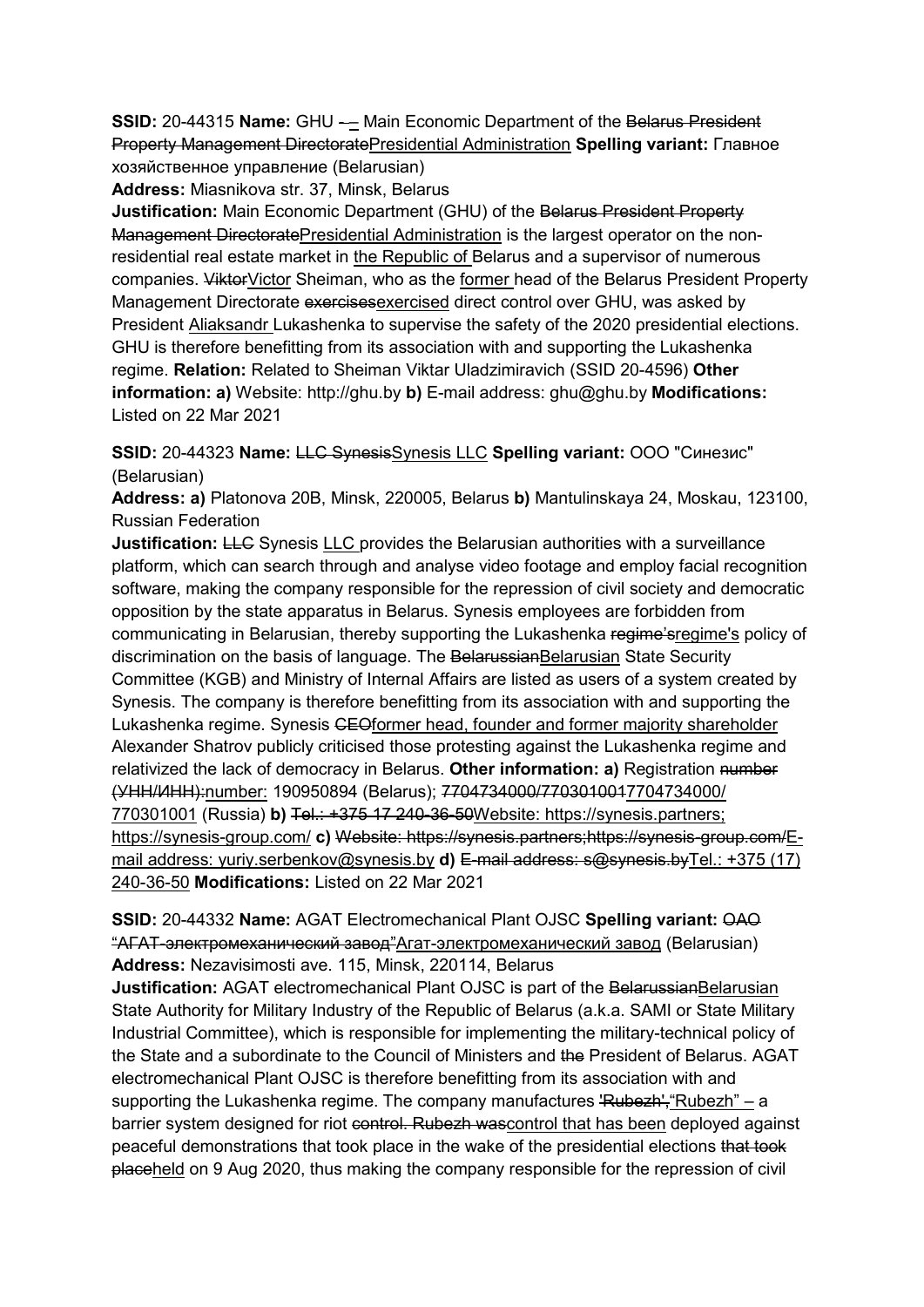society and democratic opposition. Other information: a) Tel. +375 17 272 01 32; +375 17 570 41 45Website: https://agat-emz.by/ **b)** Website:https://agat-emz.by/E-mail address: marketing@agat-emz.by **c)** Email: marketing@agat-emz.byTel.: +375 (17) 272-01-32; +375 (17) 570-41-45 **Modifications:** Listed on 22 Mar 2021

## **SSID:** 20-44340 **Name:** 140 Repair Plant **Spelling variant:** 140 ремонтный завод (Belarusian)

**Justification:** 140 Repair Plant is part of the Belarussian State Authority for Military Industry of the Republic of Belarus (a.k.a. SAMI or State Military Industrial Committee), which is responsible for implementing the military-technical policy of the State and a subordinate to the Council of Ministers and the President of Belarus. 140 Repair Plant is therefore benefitting from its association with and supporting the Lukashenka regime. The company manufactures transport vehicles and armoured vehicles, which have been deployed against peaceful demonstrations that took place in the wake of the presidential elections that took placeheld on 9 Aug 2020, thus making the company responsible for the repression of civil society and democratic opposition. **Other information:** Website: 140zavod.org **Modifications:** Listed on 22 Mar 2021

## **SSID:** 20-44348 **Name:** MZKT **Spelling variant:** МЗКТ - Минский завод колёсных тягачей (Belarusian)

#### **Good quality a.k.a.:** VOLAT

**Justification:** MZKT (a.k.a. VOLAT) is part of the Belarussian Belarusian State Authority for Military Industry of the Republic of Belarus (a.k.a. SAMI or State Military Industrial Committee), which is responsible for implementing the military-technical policy of the State and a subordinate to the Council of Ministers and the President of Belarus. MZKT (a.k.a. VOLAT) is therefore benefitting from its association with and supporting the Lukashenka regime. Employees of MZKT who protested during the visit of PresidentAliaksandr Lukashenka to the factory and went on strike in the wake of the 2020 presidential elections in Belarus were fired, which makes the company responsible for violation of human rights violationsrights. **Other information:** Website: www.mzkt.by **Modifications:** Listed on 22 Mar 2021

## **SSID:** 20-46057 **Name:** Sohra Group **Spelling variant:** a) Sohra LLC (Belarusian) b) ООО Сохра (Belarusian)

**Address:** Revolucyonnaya 17/19, office no.22, Minsk, 220030, Belarus

**Justification:** Sohra company belongs towas owned by Aliaksandr Zaitsau, one of the most influential businessmanbusinessmen in Belarus, a person with close connectionconnections to the Belarusian political establishment and a close aide to Lukashenko'sLukashenka's eldest son Viktor. Sohra promotes Belarusian industrial products in countries in Africa and the Middle East countriesEast. It co-founded the defensedefence company BSVT-New Technologies, engaged in weapons production and missile modernizationmodernisation. Sohra, using its privileged position, serves as a proxy between the Belarusian political establishment and Belarusian state-owned companies and foreign partners in Africa and the Middle East. It also engaged in gold mining in African countries on the basis of concessions obtained by the LukashenkoLukashenka regime. Sohra Group is therefore benefitting from the Lukashenka regimeregime. **Other information: a)** Registration number: 192363182 **b)**  Website: http://sohra.by/ **c)** E-mail address: info@sohra.by **Modifications:** Listed on 7 Jul 2021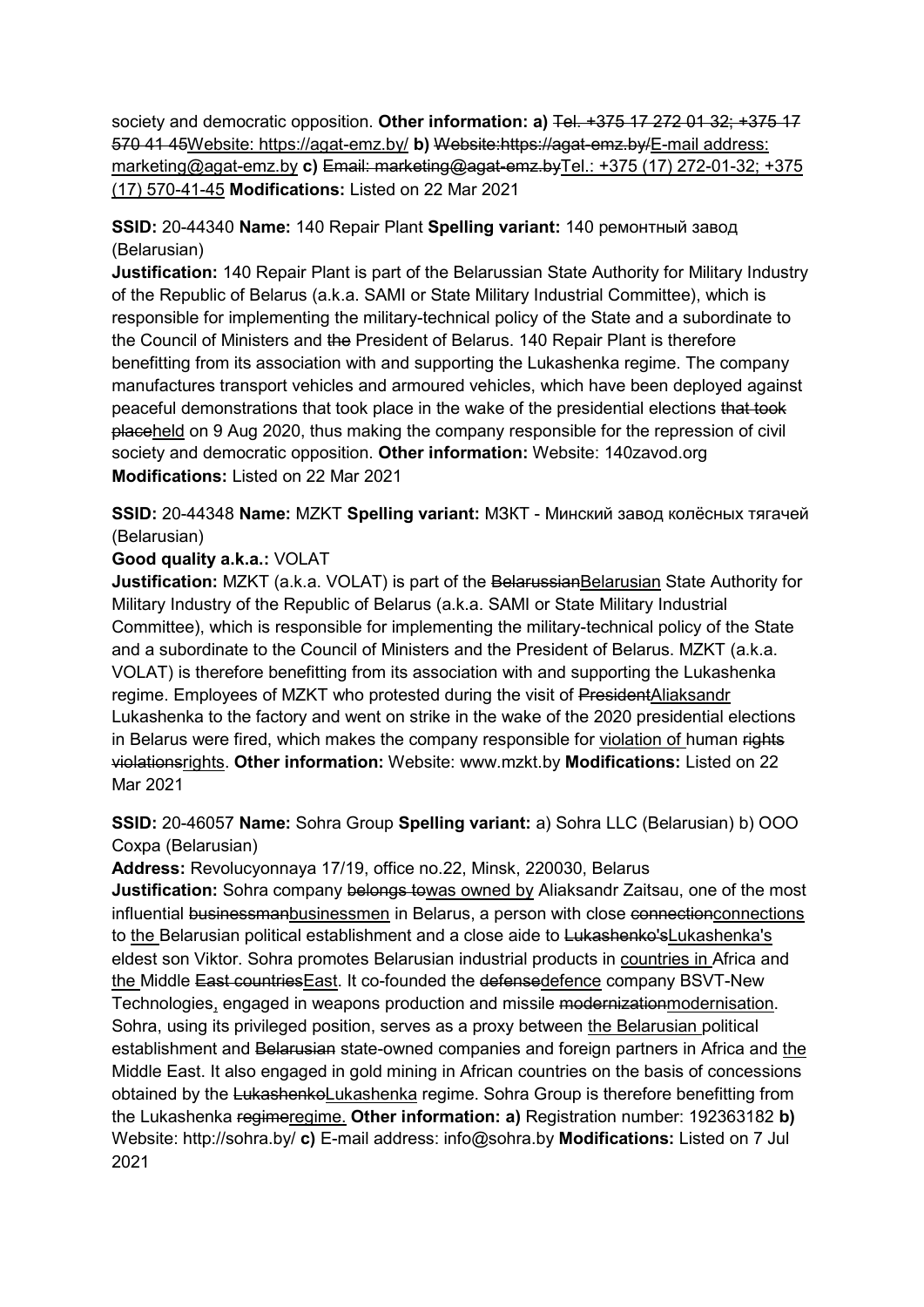**SSID:** 20-46065 **Name:** Bremino Group, LLC **Spelling variant:** ООО "Бремино групп" (Belarusian)

**Address: a)** Niamiha 40, Minsk, 220004, Belarus **b)** Zavodskaya 1k, Bolbasovo village, Orsha region (Orsha Oblast), Belarus

**Justification:** Bremino Group is the initiator and co-administrator of the Bremino-Orsha special economic zone project, created by a presidential decree signed by Aliaksandr Lukashenka. The company has received state support for developing the Bremino-Orsha zone, as well as a number of financial and tax advantages and other benefits. The owners of Bremino OrshaGroup - Aliaksandr Zaitsau, Mikalai Varabei and Aliaksei Aleksin - belong to the inner circle of Lukashenka-related businessmen and maintain close relations with Lukashenka and his family. Bremino Group is therefore benefitting from the Lukashenka regimeregime. Bremino Group is the owner of Transport and Logistics Center (TLC) on the Belarusian-Polish border - Bremino-Bruzgi, which was used by the Lukashenka regime as a shelter for migrants who have been transported to the Belarusian-Union border with the aim of illegally crossing it. Bremino-Bruzgi TLC was also a site of Lukashenka's propaganda visit to the migrants. Bremino Group is therefore contributing to the activities by the Lukashenka regime that facilitate the illegal crossing of the external borders of the Union. **Other information: a)** Registration number: (УНН/ИНН): 691598938 **b)** Website: http://www.bremino.by **c)** E-mail address: office@bremino.by; marketing@bremino.by **Modifications:** Listed on 7 Jul 2021

**SSID:** 20-46075 **Name:** Globalcustom Management, LLC **Spelling variant:** ООО "Глобалкастом-менеджмент" (Belarusian)

**Address:** Nemiga 40/301, Minsk, Belarus

**Justification:** Globalcustom Management is associated with the Presidential Affairs Management,Belarus President Property Management Directorate, formerly headed by Victor Sheiman, who has been designated by the EUUnion since 2004. The company is involved in the smuggling of goods to Russia, which would not be possible without the consent of the Lukashenka regime, which controls the border guards and customs. The privileged position in the flower export sector to Russia, from which the company benefits, is also conditioned on the support of the regime. Globalcustom Management was the first owner of the GardService, the only private company to whom LukashenkoLukashenka granted the use of weapons. Globalcustom Management is therefore benefitting from the Lukashenka regime. **Other information: a)** Registration number: 193299162 **b)** Website: https://globalcustom.by/ **c)** E-mail address: info@globalcustom.by **Modifications:** Listed on 7 Jul 2021

**SSID:** 20-46083 **Name:** Belarusski Avtomobilnyi Zavod (BelAZ) **Spelling variant:** a) OJSC "BELAZ" (Belarusian) b) Open Joint Stock Company "BELAZ" - Management Company of Holding "BELAZ-HOLDING" (English) c) ААТ «<del>БЕЛАЗ»</del> "БЕЛАЗ" (Belarusian) ed) ОАО " "БЕЛАЗ" (Russian)

**Address:** 40 let Octyabrya streetSt. 4, Zhodino, 222161, Minsk region (Minsk Oblast), Belarus

**Justification:** OJSC "Belaz"BelAZ is one of the leading state-owned companies in Belarus and one of the largest manufacturers of large trucks and large dump trucks in the world. It is a source of significant revenue for the Lukashenka regime. Lukashenka stated that the government will always support the company, and described it as a "Belarusian brand" and "part of the national legacy". OJSC BelAZ has offered its premises and equipment to stage a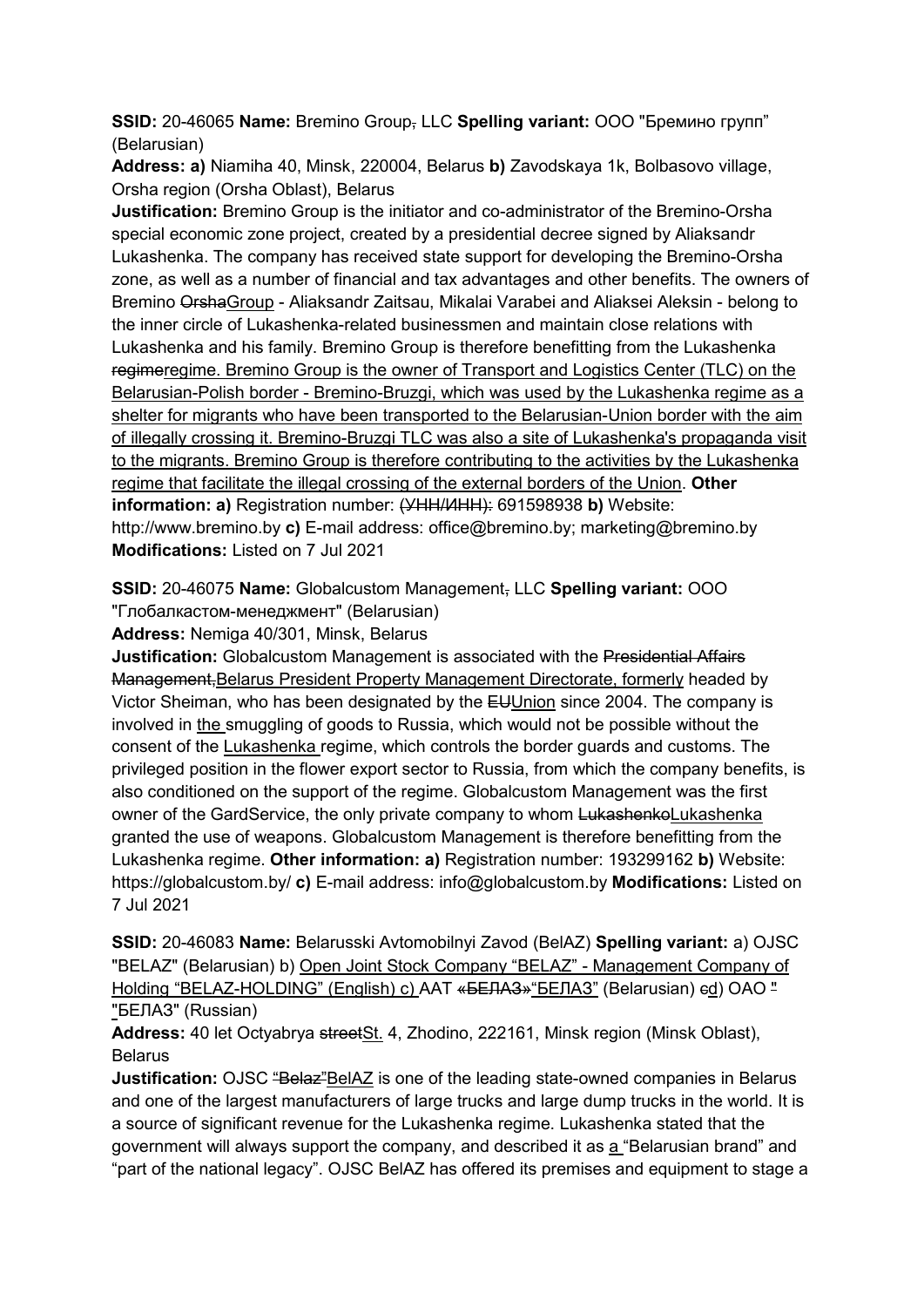political rally in support of the Lukashenka regime. Therefore OJSC "Belaz"BelAZ benefits from and supports the Lukashenka regime. The employees of OJSC "Belaz" BelAZ who took part in strikes and peaceful protests in the aftermath of the fraudulent Aug 2020 elections in Belarus were threatened with layoffs and intimidated by the company management. A group of employees was locked indoors by OJSC BelazBelAZ to prevent them from joining the other protesters. The company management presented a strike to the media as a staff meeting. Therefore OJSC "Belaz"BelAZ is responsible for the repression of civil society and supports the Lukashenka regime. **Other information:** Website: https://belaz.by **Modifications:** Listed on 7 Jul 2021

**SSID:** 20-46090 **Name:** Minskii Avtomobilnyi Zavod (MAZ) **Spelling variant:** a) OJSC "MAZ" (Belarusian) b) Open Joint Stock Company "Minsk Automobile Works" - Management Company of "BELAVTOMAZ" Holding (English) c) ААТ «Мінскі "Мінскі аўтамабільны завод»завод" (Belarusian) ed) ОАО "Минский"Минский автомобильный завод"завод" (Russian)

**Address:** Socialisticheskaya 2, Minsk, 220021, Belarus

**Justification:** OJSC Minsk Automobile Plant (MAZ) is one of the biggest state-owned automotive manufacturers in Belarus. Lukashenka described it as "one of the most important industrial enterprises of the country". It is a source of revenue for the Lukashenka regime. OJSC MAZ has offered its premises and equipment to stage a political rally in support of the regime. Therefore, OJSC "MAZ"MAZ benefits from and supports the Lukashenka regime. Employees of OJSC "MAZ"MAZ who took part in strikes and peaceful protests in the aftermath of fraudulent Aug 2020 elections in Belarus, were intimidated and later laid off by the company's managementscompany's management. A group of employees was locked indoors by OJSC MAZ to prevent them from joining the other protesters. Therefore, OJSC MAZ is responsible for the repression of civil society and supports the Lukashenka regime. **Other information: a)** Registration date: 16.07.1944Website: http://maz.by/ **b)** Tel. +375 17 217 22 22; +8000 217 22 22Date of registration: 16.7.1944 **c)** Tel.: +375 (17) 217-22-22; +8000 217-22-22 **Modifications:** Listed on 7 Jul 2021

**SSID:** 20-46097 **Name:** Logex **Spelling variant:** a) ТАА "Лагекс" (Belarusian) b) ООО "ЛОГЕКС" (Belarusian" Логекс" (Russian)

**Address:** 24 Kommunisticheskaya Str., office 2, Minsk, Belarus

**Justification:** Logex is associated with Aliaksandr Shakutsin, a businessman close to the Lukashenka regime, who has been designated by the European Union. The company is involved in the export of flowers to the Russian Federation at dumped prices, which would not be possible without the consent of the regime, which controls the border guards and customs. The privileged position in the flower export sector to Russia, from which the company benefits, is conditioned on the support of the regime. The main Belarusian suppliers of cut flowers are the companies that are closely connected with the leadership of the republic. Logex is therefore benefitting from the Lukashenka regime. **Other information: a)** Registration number: 192695465 **b)** Website: http://logex.by/ **c)** E-mail address: info@logex.by **Modifications:** Listed on 7 Jul 2021

**SSID:** 20-46105 **Name:** JSC "NNK" (Novaia naftavaia kampania) **Spelling variant:** a) New Oil Company (English) b) ЗАТ "ННК" (Новая нафтавая кампанiя) (Belarusian) c) ЗАО "ННК" (Новая нефтяная компания) (Russian)

**Address:** Rakovska str. 14W room 7, 5th floor, Minsk, Belarus

**Justification:** Novaya Neftnaya Kompaniya (NNK), New Oil company, is an entity founded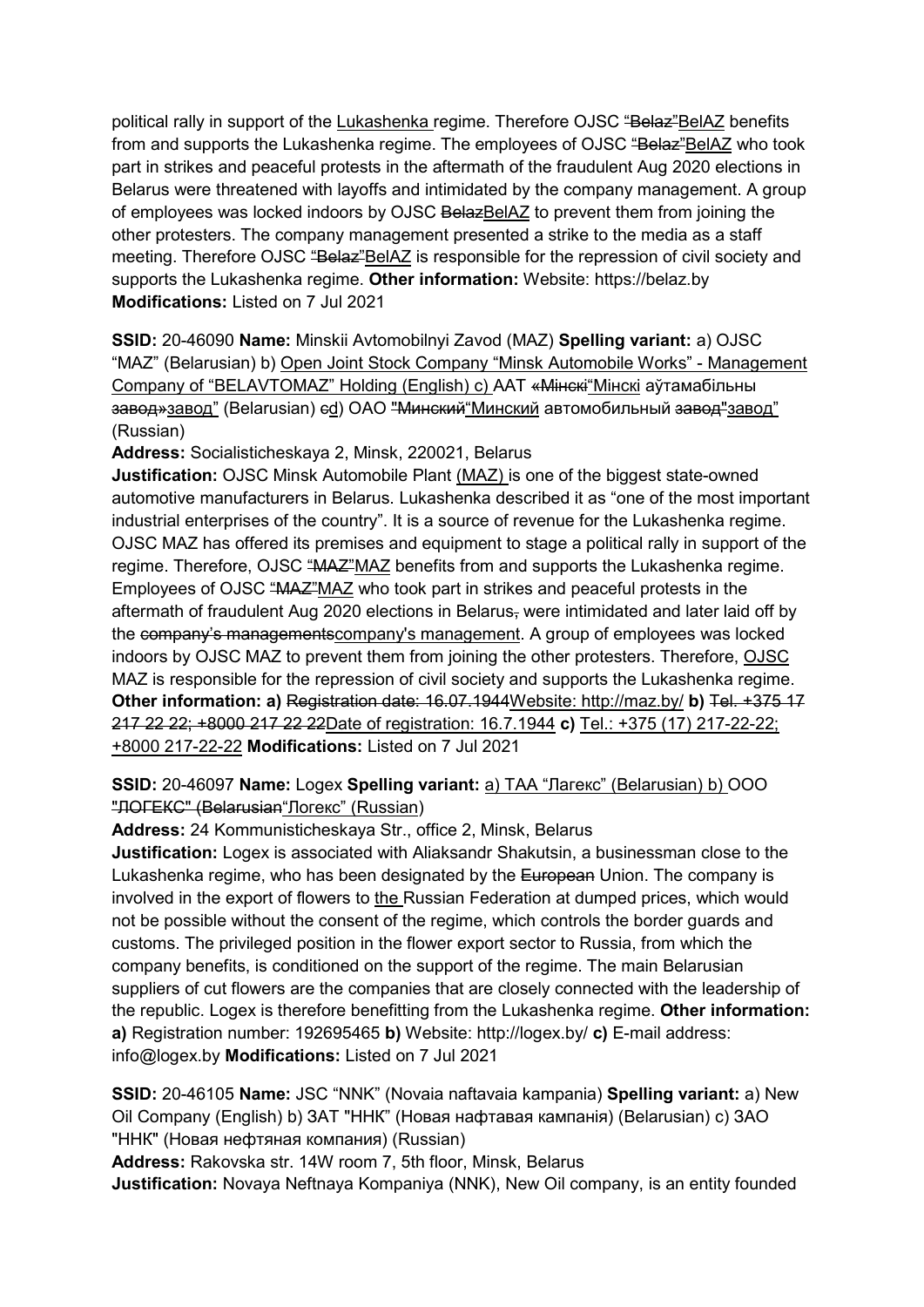in Mar 2020. It is the only private company entitled to export oil products from Belarus - an indication of close links to the authorities and the highest level of state privileges. NNK is owned by Interservice, a company belonging to Mikalai Varabei who is one of the leading businessmen benefitting from and supporting the Lukashenka regime. NNK is also reported to be connected to Aliaksei Aleksin, another prominent Belarusian businessman who benefits from the Lukashenka regime. According to media reports, Aleskin was the founder of NKKNNK alongside Varabei. NNK was also used by the Belarusian authorities to adapt the Belarusian economy to restrictive measures introduced by the EUUnion. NNK is therefore benefitting from the Lukashenka regime. **Other information:** Registration number: 193402282 **Modifications:** Listed on 7 Jul 2021

**SSID:** 20-46114 **Name:** Belaeronavigatsia State-owned enterprise **Spelling variant:** a) Белаэронавiгация Дзяржаўнае прадпрыемства (Belarusian) b) Белаэронавигация Государственное предприятие (Russian)

**Address:** 19 Korotkevich StrSt., Minsk, 220039, Belarus

**Justification:** State-owned Enterprise BELAERONAVIGATSIAThe state-owned enterprise Belaeronavigatsia is responsible for Belarusian air traffic control. It therefore bears responsibility for diverting passenger flight FR4978 to Minsk airport without proper justification on 23 May 2021. This politically motivated decision was aimed attaken with the aim of arresting and detaining opposition journalist Raman Pratasevich and Sofia Sapega and is a form of repression against civil society and democratic opposition in Belarus. The BELAERONAVIGATSIA State-owned Enterprisestate-owned enterprise Belaeronavigatsia is therefore responsible for the repression of civil society and democratic opposition. **Other information: a)** Tel.: +375 (17) 215-40-51Date of registration: 1996 **b)** Fax: +375 (17) 213- 41-63Website: http://www.ban.by/ **c)** Website: http://www.ban.by/E-mail address: office@ban.by **d)** Email: office@ban.byTel.: +375 (17) 215-40-51 **e)** Date of registration: 1996Fax: +375 (17) 213-41-63 **Modifications:** Listed on 11 Aug 2021

**SSID:** 20-46596 **Name:** Open Joint Stock Company "Belavia Belarusian Airlines" **Spelling variant:** a) ААТ "Авiякампанiя Белавiя" (Belarusian) b) ОАО «Авиакомпания «Белавиа»"Авиакомпания Белавиа" (Russian)

**Address:** 14A Nemiga St., Minsk, 220004, Belarus

**Justification:** Open Joint Stock Company "Belavia"OJSC Belavia Belarusian Airlines is the State-ownedstate-owned national flag carrier airline. Aliaksandr Lukashenka promised that his administration would provide all possible support to Belavia after the Union decided to introduce a prohibition on the overflight of Union airspace and on access to Union airports by all Belarusian air carriers. To that end, he agreed with the Russian President Vladimir Putin on planning the opening of new airline routes for Belavia. Belavia's Belavia's management also told its employees not to protest against the election irregularities and mass detentions in Belarus, in view of the fact that Belavia is a State-ownedstate-owned enterprise. Belavia is therefore benefitingbenefitting from and supporting the Lukashenka regime. Belavia has been involved in bringing migrants from the Middle East to Belarus. Migrants wishing to cross the Union's Union's external border have been flying to Minsk on board flights operated by Belavia from a number of Middle Eastern countries, in particular Lebanon, UAE and Turkey. In order to facilitate this, Belavia opened new air routes and expanded the number of flights on existing routes. Local tour operators have acted as intermediaries in selling Belavia tickets to prospective migrants, thereby helping Belavia to keep a low profile. Belavia is therefore contributing to activities by the Lukashenka regime that facilitate the illegal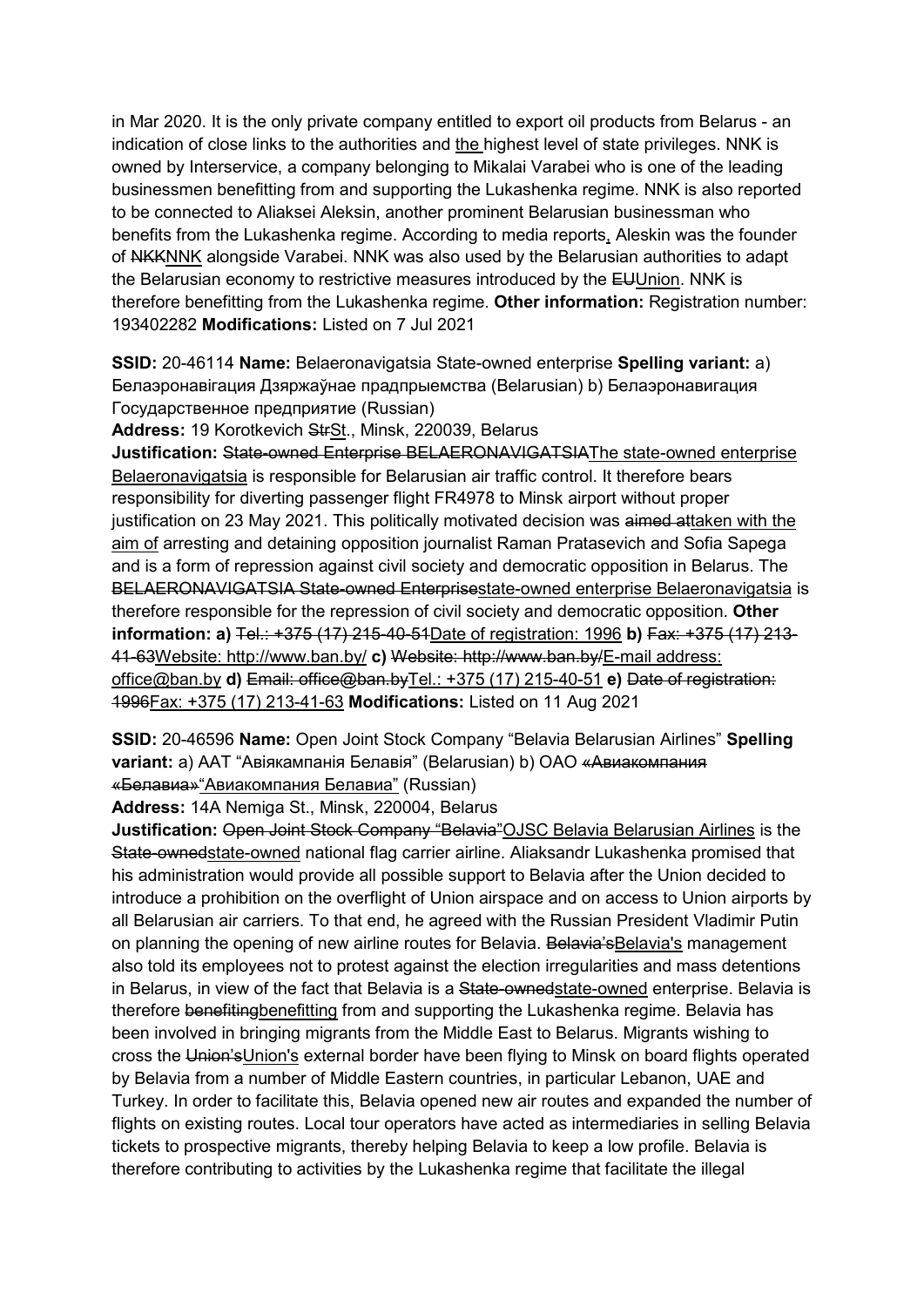crossing of the external borders of the Union. **Other information: a)** Date of registration: 4.1.1996 **b)** Registration number: 600390798 **Modifications:** Listed on 20 Dec 2021

**SSID:** 20-46762 **Name:** Republican unitary enterprise "TSENTRKURORT" **Spelling variant:**  a) Рэспублiканскае унiтарнае прадпрыемства "ЦЭНТРКУРОРТ" (Belarusian) b) Республиканское унитарное предприятие "ЦЕНТРКУРОРТ" (Russian) **Address:** 39 Myasnikova St., Minsk, 220030, Belarus

**Justification:** State-owned tourism company Tsentrkurort is part of the Department of Presidential Affairs of BelarusBelarus President Property Management Directorate. Tsentrkurort is reported to be one of the companies coordinating the flow of migrants that intend to cross the border between Belarus and Union Member Statesthe Union. Tsentrkurort helped at least 51 Iraqi citizens acquire visas for their visit to Belarus, and signed a contract for transportation services with Belarusian company Stroitur, which offers bus rentals with drivers. Buses booked by Tsentrkurort transported migrants, including children, from Minsk airport to hotels. Tsentrkurort is therefore contributing to activities by the Lukashenka regime that facilitate the illegal crossing of the external borders of the Union. **Other information: a)** Date of registration: 12.8.2003 **b)** Registration number: 100726604 **Modifications:** Listed on 20 Dec 2021

#### **SSID:** 20-46769 **Name:** LLC OskartourOskartour LLC **Spelling variant:** ООО Оскартур (Belarusian)

**Address:** 25 Karl Marx St., room 1n, Minsk, Belarus

**Justification: OskarturOskartour is a tour operator, which facilitated the obtainment of visas** for migrants coming from Iraq and organised their subsequent travel to Belarus by flights from Bagdad to Minsk. Those Iraqi migrants were later transported to the Belarusian-Union border with the aim toof illegally crosscrossing it. Thanks to OskarturOskartour and its contacts with Iraqi airlines, Belarusian authorities and the State-ownedstate-owned Tsentrkurort company, regular flights from Baghdad to Minsk were launched by the Iraqi air carrier, in order to bring more persons to Belarus to illegally cross the external borders of the Union. OskarturOskartour took part in this illegal border-crossing scheme carried out by Belarusian security services and State-ownedstate-owned companies. It is therefore contributing to activities by the Lukashenka regime that facilitate the illegal crossing of the external borders of the Union. **Other information: a)** Date of registration: 18.10.2016 **b)**  Registration number: 192721937 **Modifications:** Listed on 20 Dec 2021

## **SSID:** 20-46787 **Name:** Open Joint Stock Company "HOTEL PLANETA""Hotel Planeta" **Spelling variant:** a) ААТ «Гасцiнiца Планета»"Гасцiнiца Планета" (Belarusian) b) OAO «Гостиница Планета»"Гостиница Планета" (Russian)

**Address:** 31 Pobediteley Ave., Minsk, Belarus

**Justification:** OJSC Hotel Planeta is a subsidiary company of the Belarus President Property Management Directorate – a government agency that directly reports to the President. Hotel Planeta took part in the illegal border-crossing scheme carried out by Belarusian security services and State-ownedstate-owned companies. Migrants were accommodated in the hotel before being transported to the border between Belarus and the Union Member States in order to illegally cross it. They paid USD 1 000 to a travel agent in Baghdad for the flight, a tourist visa and a stay in the hotel. Hotel Planeta is therefore contributing to activities by the Lukashenka regime that facilitate the illegal crossing of the external borders of the Union. **Other information: a)** Tel. +375 (17) 226-78-53Date of registration: 1.2.1994/6.3.2000 **b)** Fax +375 (17) 226-78-55Registration number: 100135173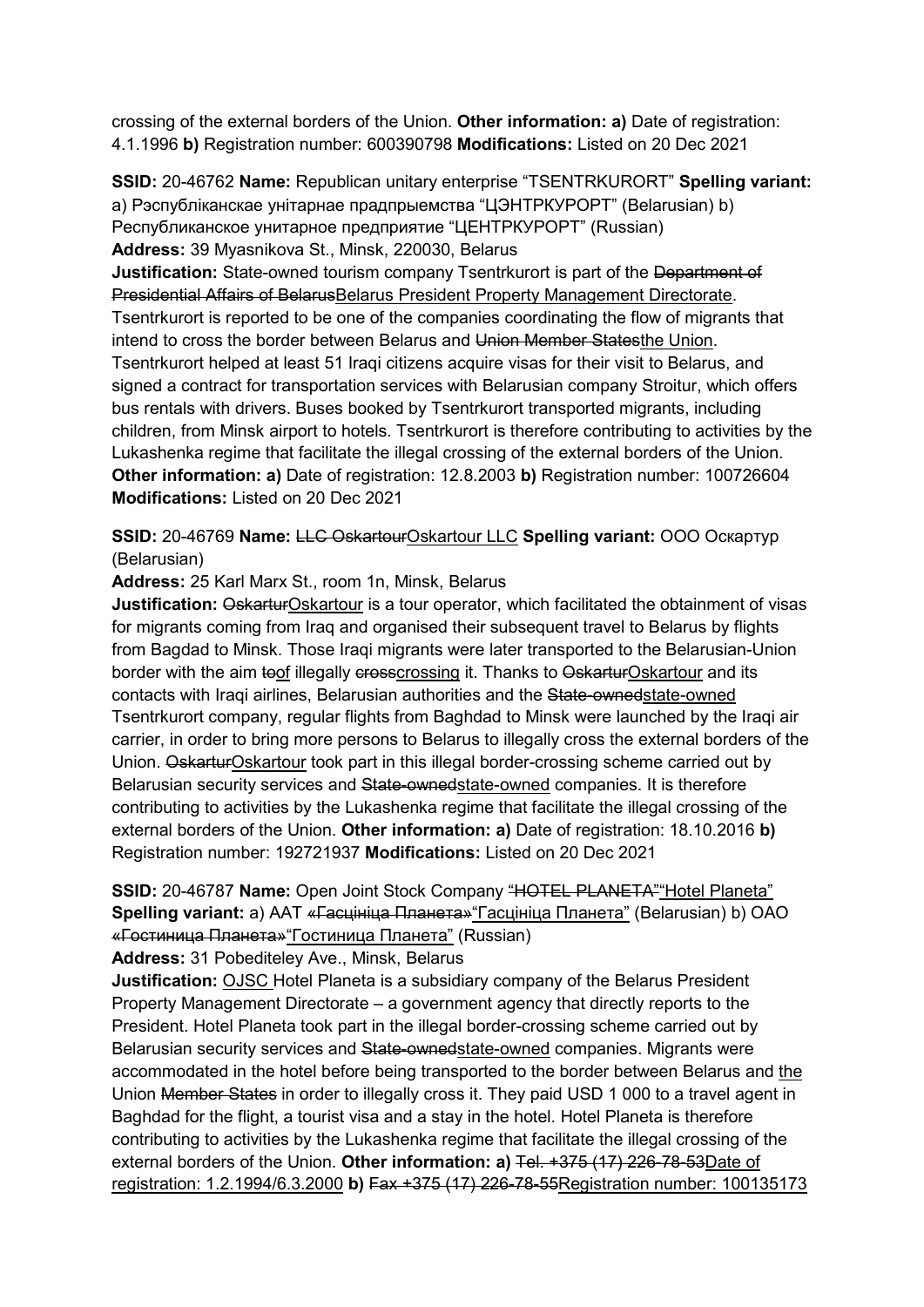**c)** Email: planeta@udp.gov.byWebsite: https://hotelplaneta.by/ **d)** Website: https://hotelplaneta.by/E-mail address: planeta@udp.gov.by **e)** Date of registration: 1.2.1994/6.3.2000Tel.: +375 (17) 226-78-53 **f)** Registration number: 100135173Fax: +375 (17) 226-78-55 **Modifications:** Listed on 20 Dec 2021

#### **SSID:** 20-46803 **Name:** Cham Wings Airlines

**Address:** P.O.Box 30588, Damascus, Syrian Arab Republic

**Justification:** Cham Wings Airlines is an operator of charter flights from Syria to Belarus. The company increased the number of flights from Damascus to Minsk since the summer of 2021 in order to transport migrants to Belarus, who intended to illegally cross the external borders of the Union. In autumn 2021, Cham Wings also opened two new offices in Minsk in order to be able to organise the flights between Damascus and Minsk. Cham Wings Airlines therefore contributes to activities by the Lukashenka regime that facilitate the illegal crossing of the external borders of the Union. **Other information:** Website: https://chamwings.com/ **Modifications:** Listed on 20 Dec 2021

#### **SSID:** 20-46809 **Name:** VIP Grub

#### **Address:** Büyükdere Cad., No:201, Istanbul, Turkey

**Justification:** VIP Grub is a passport and visa service based in Istanbul, Turkey, which organises trips to Belarus with the explicit intention of facilitating migration to the Union. VIP Grub actively advertises migration to the Union. VIP Grub therefore contributes to activities by the Lukashenka regime that facilitate the illegal crossing of the external borders of the Union. **Modifications:** Listed on 20 Dec 2021

**SSID:** 20-46814 **Name:** Open Joint Stock Company "Grodno Azot" **Spelling variant:** a) ААТ "Гродна Азот" (Belarusian) b) ОАО "Гродно Азот" (Russian)

**Good quality a.k.a.:** «Khimvolokno Plant»"Khimvolokno Plant" JSC «Grodno Azot»"Grodno Azot" (Філіял "Завод Хімвалакно" ААТ "Гродна Азот", Филиал <del>«Завод</del> Химволокно»"Завод Химволокно" ОАО «Гродно Азот»"Гродно Азот") **Address: a)** 100 Kosmonavtov Ave., Grodno, Belarus **b)** 4 Slavinskogo, St., Grodno, 230026, Belarus **Justification:** OJSC Grodno Azot is a large State-ownedstate-owned producer of nitrogen compounds, based in GrodnoGrodno/Hrodna. Lukashenka described it as "a"a very important enterprise, a strategic one".one". Grodno Azot also owns Khimvolokno Plant, which is a large manufacturer of polyamide and polyester and composite materials. Grodno Azot and its Khimvolokno Plant are a source of substantial revenue for the Lukashenka regime. Grodno Azot is therefore supporting the Lukashenka regime. Lukashenka visited the company and met with its representatives, discussing the plant's plant's modernisation and various forms of State support. Lukashenka also promised that a loan would be used for the construction of a new nitrogen plant in GrodnoGrodno/Hrodna. Grodno Azot is therefore benefitingbenefitting from the Lukashenka regime. The workers of Grodno Azot, including its employees at the Khimvolokno Plant, who participated in peaceful protests against the regime and went on strike, were dismissed, intimidated and threatened both by the Grodno Azot management and regime representatives. Grodno Azot is therefore responsible for the repression of civil society. **Other information: a)** Date of registration: 1965 **b)** Registration number: 500036524 **c)** Website: https://azot.by/en/ **d)** A.k.a. Date of registration: 12.5.2000; Registration number: 590046884590046884; Website: www.grodno-khim.by; E-mail address: office@grodno-khim.by; market@grodno-khim.by; ppm@grodno-khim.by; tnp@grodno-khim.by; Tel./Fax: +375 (152) 39-19-00; +375 (152) 39-19-44 **Modifications:**  Listed on 20 Dec 2021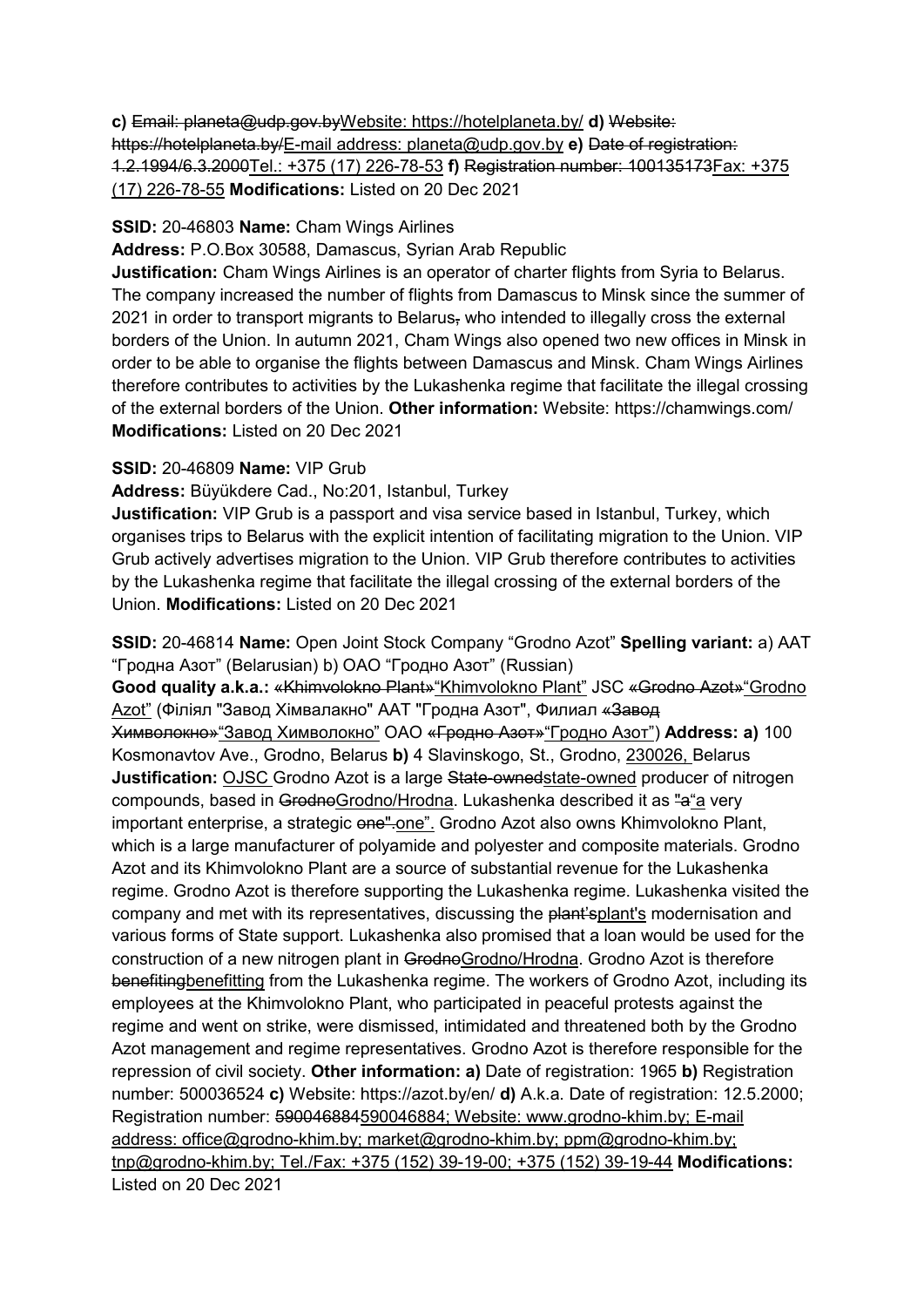**SSID: 20-46825 Name: State Production Association Belorusneft "Belorusneft" Spelling variant:** a) Дзяржаўнае вытворчае аб'яднанне «Беларуснафта»аб'яднанне "Беларуснафта" (Belarusian) b) Государственное производственное объединение «Белоруснефть»"Белоруснефть" (Russian)

**Address:** 9 Rogachevskaya St., Gomel, 246003, Belarus

**Justification:** Belorusneft is a State-ownedstate-owned company, operating in the petrochemical sector. The company'scompany's management dismissed workers who went on strike, took part in anti-regime protests or publicly supported those protests. Belorusneft is therefore responsible for the repression of civil society. **Other information: a)** Date of registration: 25.2.1966 **b)** Registration number: 400051902 **Modifications:** Listed on 20 Dec 2021

**SSID:** 20-46833 Name: Open Joint Stock Company Belshina "Belshina" Spelling variant: a) AAT "Белшина" (Belarusian) b) ОАО "Белшина" (Russian)

**Address:** 4 Minskoe Shosse St., Bobruisk, 213824, Belarus

**Justification:** OJSC Belshina is one of the leading State-ownedstate-owned companies in Belarus and a large manufacturer of vehicle tyres. As such, it is a substantial source of revenue for the Lukashenka regime. The BelarussianBelarusian State is directly profiting from the earnings made by Belshina. Therefore, Belshina supports the Lukashenka regime. Employees of Belshina who protested and went on strike in the wake of the 2020 presidential elections in Belarus were dismissed. Belshina is therefore responsible for the repression of civil society. **Other information: a)** Date of registration: 10.1.1994 **b)**  Registration number: 700016217 **c)** Website: http://www.belshinajsc.by/ **Modifications:**  Listed on 20 Dec 2021

**SSID:** 20-46841 **Name:** Republican subsidiary unitary enterprise "HOTEL MINSK""Hotel Minsk" **Spelling variant:** a) Гатэль «Мiнск»"Мiнск" (Belarusian) b) Республиканское дочернее унитарное предприятие «Отель «Минск»"Отель "Минск" (Russian) **Address:** 11 Nezavisimosti Ave., Minsk, Belarus

**Justification:** Hotel Minsk is a subsidiary company of the Belarus President Property Management Directorate – a government agency that directly reports to the President. Hotel Minsk took part in the illegal border-crossing scheme carried out by Belarusian security services and Stated-owned companies. Migrants were accommodated in the hotel before being transported to the border between Belarus and Union Member States in order to illegally cross it. Iraqi migrants had listed Hotel Minsk as a temporary residence in their Belarusian visa applications, which were lodged immediately before their arrival to Belarus. Hotel Minsk is therefore contributing to activities by the Lukashenka regime that facilitate the illegal crossing of the external borders of the Union. **Other information: a)** Tel. +375 (17) 209-90-61Date of registration: 26.12.2016/3.4.2017 **b)** Fax +375 (17) 200-00-72Registration number: 192750964 **c)** Email: hotelminsk@udp.gov.by; marketing@hotelminsk.byWebsite: http://hotelminsk.by/ **d)** Website: http://hotelminsk.by/E-mail address: hotelminsk@udp.gov.by; marketing@hotelminsk.by **e)** Date of registration: 26.12.2016/3.4.2017Tel.: +375 (17) 209-90-61 **f)** Registration number: 192750964Fax: +375 (17) 200-00-72 **Modifications:** Listed on 20 Dec 2021

**Sanctions program:** Belarus: Verordnung vom 16. März 2022 über Massnahmen gegenüber Belarus (SR 946.231.116.9), Anhang 5, 13, 14 und 15 **Origin:** EU **Sanctions:** Art. 16 und 17 (Restriktionen auf dem Geld- und Kapitalmarkt), Anhang 14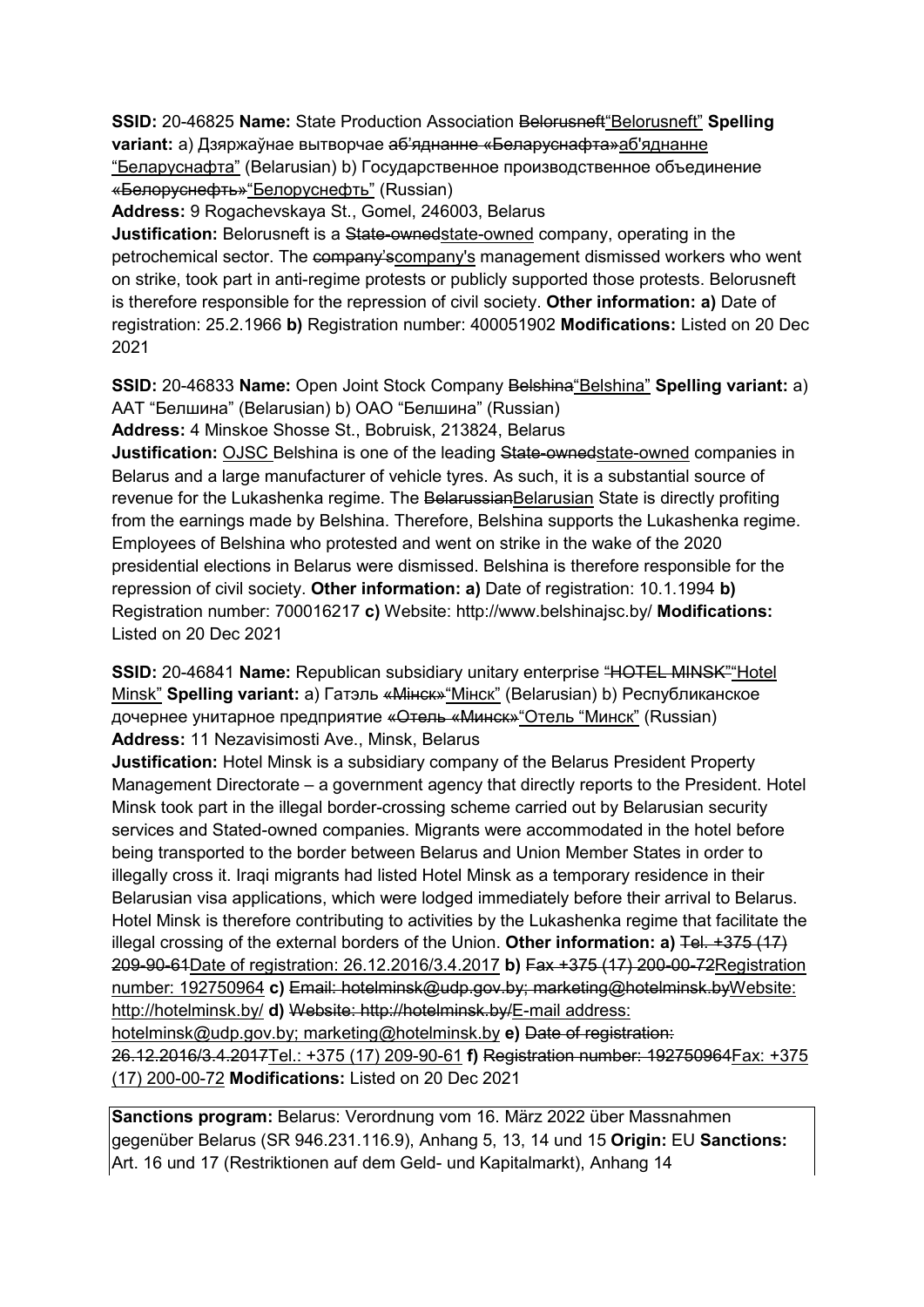**Sanctions program:** Bélarus: Ordonnance du 16 mars 2022 instituant des mesures à l'encontre du Bélarus (RS 946.231.116.9), annexes 5, 13, 14 et 15 **Origin:** EU **Sanctions:** art. 16 et 17 (Restrictions sur les marchés monétaire et financier), annexe 14 **Sanctions program:** Bielorussia: Ordinanza del 16 marzo 2022 che istituisce provvedimenti nei confronti della Bielorussia (RS 946.231.116.9), allegati 5, 13, 14 et 15 **Origin:** EU **Sanctions:** art. 16 e 17 (Restrizioni sui mercati finanziari), allegato 14

# **Listed**

# **Entities**

**SSID:** 20-51263 **Name:** Bank Dabrabyt

**SSID:** 20-51267 **Name:** Development Bank of the Republic of Belarus

## **Amended**

## **Entities**

**SSID:** 20-46127 **Name:** Belinvestbank **Good quality a.k.a.:** Belarusian Bank for Development and Reconstruction **Modifications:** Listed on 11 Aug 2021

**Sanctions program:** Belarus: Verordnung vom 16. März 2022 über Massnahmen gegenüber Belarus (SR 946.231.116.9), Anhang 5, 13, 14 und 15 **Origin:** EU **Sanctions:** Art. 7 Abs. 3 (Endempfänger nach Art. 7 Abs.3), Anhang 5 **Sanctions program:** Bélarus: Ordonnance du 16 mars 2022 instituant des mesures à l'encontre du Bélarus (RS 946.231.116.9), annexes 5, 13, 14 et 15 **Origin:** EU **Sanctions:** art. 7 al. 3 (Destinataires finales selon l'art. 7 al.3), annexe 5 **Sanctions program:** Bielorussia: Ordinanza del 16 marzo 2022 che istituisce provvedimenti nei confronti della Bielorussia (RS 946.231.116.9), allegati 5, 13, 14 et 15 **Origin:** EU **Sanctions:** art. 7 cpv. 3 (Destinatari finali secondo l'art. 7 cpv. 3), allegato 5

# **Listed**

# **Entities**

**SSID:** 20-51405 **Name:** Belarus Ministry of Defence

**Sanctions program:** Belarus: Verordnung vom 16. März 2022 über Massnahmen gegenüber Belarus (SR 946.231.116.9), Anhang 5, 13, 14 und 15 **Origin:** EU **Sanctions:** Art. 23 (Verbot der Erbringung von spezialisierten Finanznachrichtendiensten), Anhang 15 **Sanctions program:** Bélarus: Ordonnance du 16 mars 2022 instituant des mesures à l'encontre du Bélarus (RS 946.231.116.9), annexes 5, 13, 14 et 15 **Origin:** EU **Sanctions:** art. 23 (Interdiction de fourniture de services spécialisés de messagerie financière), annexe 15

**Sanctions program:** Bielorussia: Ordinanza del 16 marzo 2022 che istituisce provvedimenti nei confronti della Bielorussia (RS 946.231.116.9), allegati 5, 13, 14 et 15 **Origin:** EU **Sanctions:** art. 23 (Divieto di fornire servizi specializzati di messaggistica finanziaria), allegato 15

# **Listed**